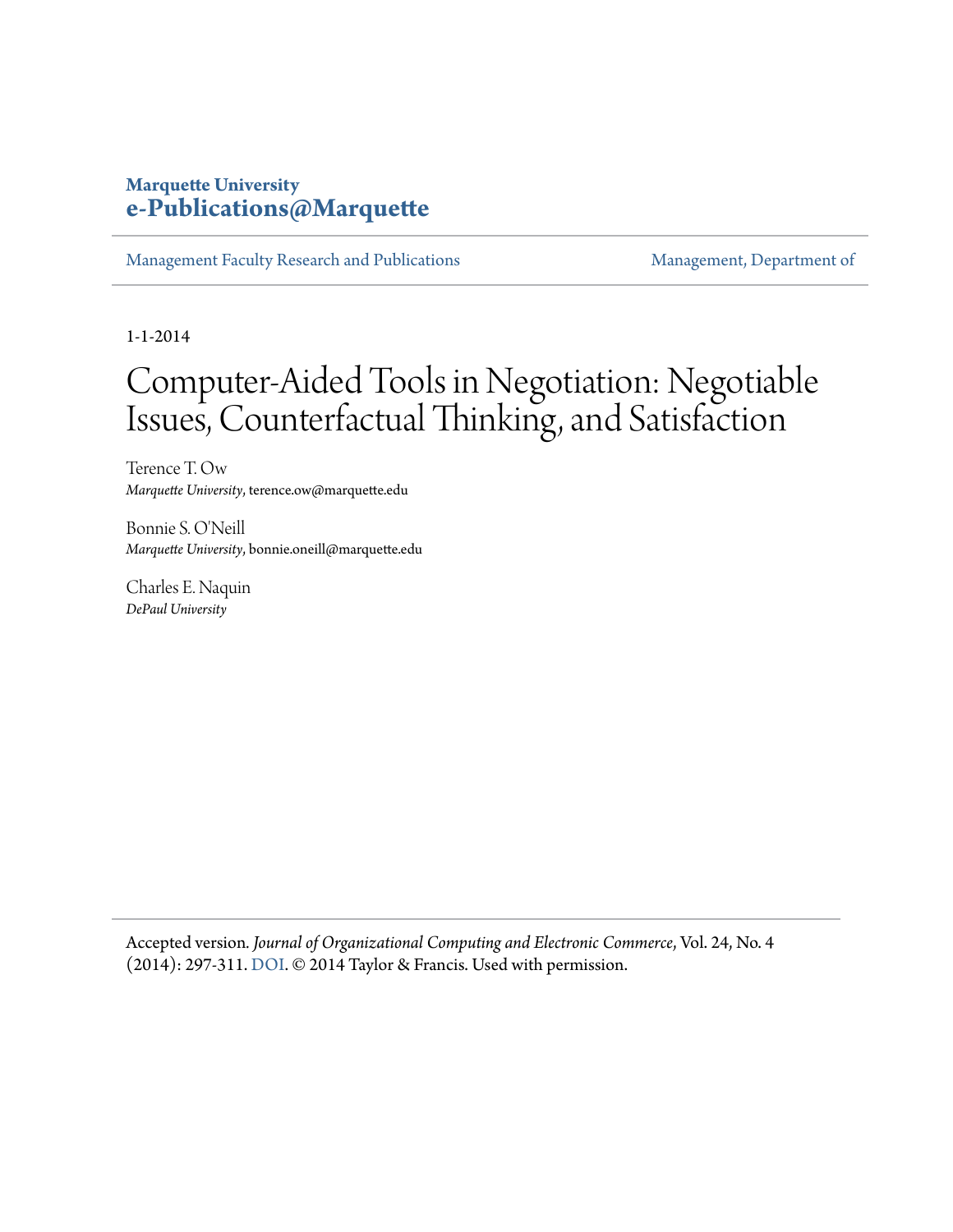# Computer-Aided Tools in Negotiation: The Relationship Between Number of Negotiable Issues, Counterfactual Thinking, And Negotiator Satisfaction

Terence T. Ow

*Department of Management, College of Business Administration, Marquette University Milwaukee, WI*

#### Bonnie S. O'Neill

*Department of Management, College of Business Administration, Marquette University Milwaukee, WI*

## Charles E. Naquin

*Department of Management, Driehaus College of Business, Depaul University Chicago, IL*

**Abstract:** This study explores how information technology can influence negotiator satisfaction. Prior research found that the disconnect between objective economic outcomes and negotiator satisfaction was a function of the number of negotiable items [20]. The more negotiable items involved, the better the objective outcome, but also the more items involved, the more dissatisfied negotiators feel about the outcome. This lessened sense of satisfaction stems from the increased cognitive complexity posed by dealing

*Journal of Organizational Computing and Electronic Commerce*, Vol. 24, No. 4 (2014): pg. 297-311[. DOI.](http://dx.doi.org/10.1080/10919392.2014.956597) This article is © Taylor & Francis and permission has been granted for this version to appear i[n e-Publications@Marquette.](http://epublications.marquette.edu/) Taylor & Francis does not grant permission for this article to be further copied/distributed or hosted elsewhere without the express permission from Taylor & Francis.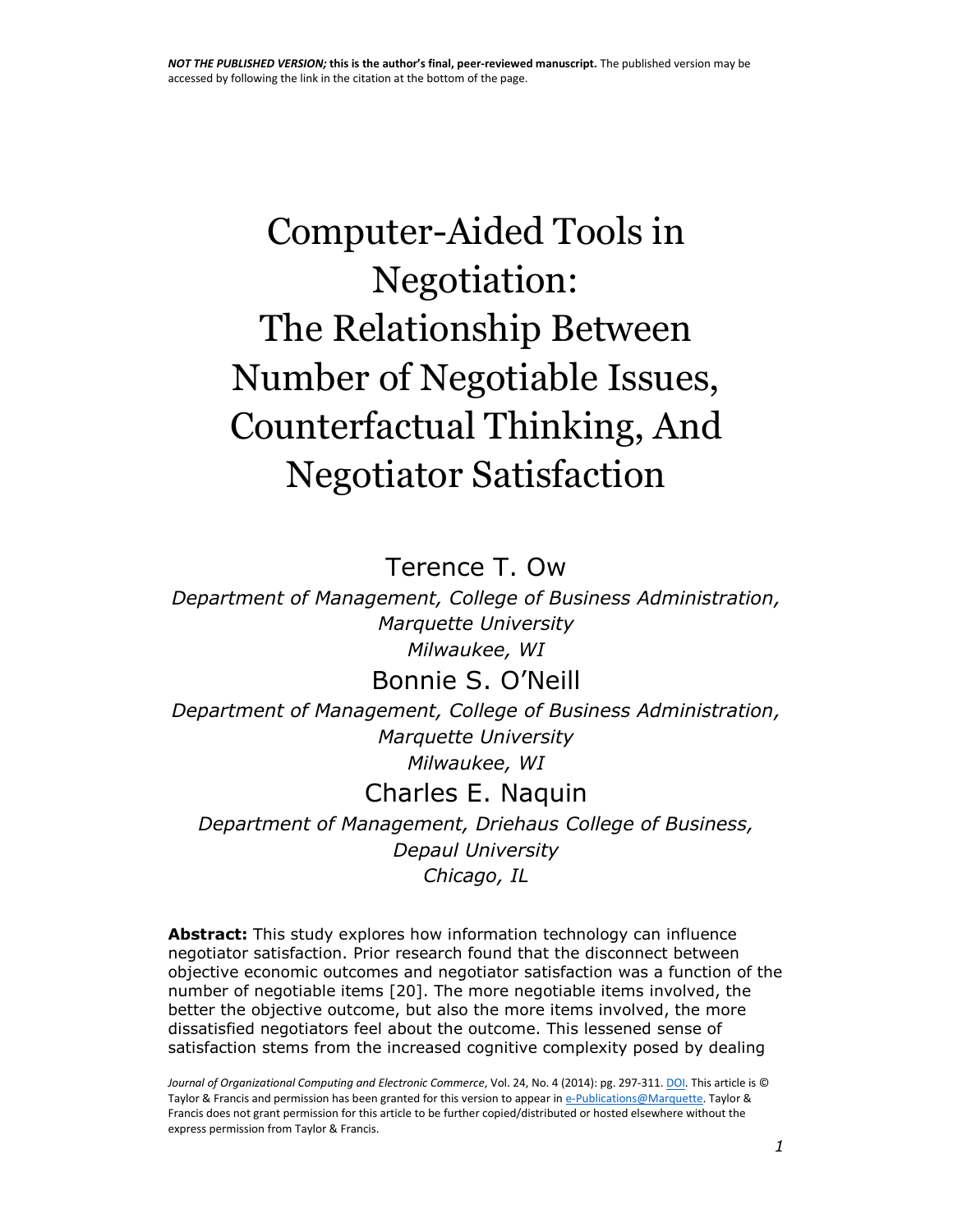with more negotiable items; this complexity, in turn, results in more opportunities for thoughts about how the outcome might have been different (counterfactual thoughts). Our research found that the use of information technology to reduce the cognitive complexity of a negotiation also reduces counterfactual thoughts about better possible outcomes. As a result, the use of this technology may improve overall negotiator satisfaction while maintaining desirable economic outcomes.

**Keywords:** Negotiation, counterfactual thinking, satisfaction, support system

#### **Introduction**

Negotiations research has identified both economic and socialpsychological outcomes as important elements in a successful negotiation. Economic outcomes consider the opportunity to maximize the objective allocation of negotiation resources, and socialpsychological outcomes are the subjective perceptions of the negotiating parties [23]. The general practice to increase the economic outcomes from a negotiation is to bring as many issues to the negotiation table as possible [5], [17], [28]. The more negotiable issues available, the greater the opportunity to find integrative potential by trading issues based on the different preferences of the parties. Despite the potential economic advantages of having multiple issues to negotiate and trade, a stream of research suggests that a disconnect exists between the economic outcomes from a multipleissue negotiation and the satisfaction of the negotiators with the achieved outcomes [12], [15], [18], [20]. The negotiators frequently examine the economic outcomes in a post hoc manner by considering what could have occurred relative to what actually occurred. Such thoughts about alternative possible outcomes -- which can be both positive and negative in nature -- are called "counterfactual thoughts" [14], and these thoughts are the keys to a sense of satisfaction. Thoughts of better possible outcomes tend to lower feelings of satisfaction, but thoughts of worse possibilities result in increased levels of satisfaction [18], [25].

Negotiators who deal with larger numbers of negotiable issues are more likely to have counterfactual thoughts about how the deal could have been better. In particular, Naquin [20] found that negotiators with more issues to negotiate actually had more upward counterfactual thoughts (i.e., thoughts about how the outcome could

*Journal of Organizational Computing and Electronic Commerce*, Vol. 24, No. 4 (2014): pg. 297-311. *DOI*. This article is © Taylor & Francis and permission has been granted for this version to appear i[n e-Publications@Marquette.](http://epublications.marquette.edu/) Taylor & Francis does not grant permission for this article to be further copied/distributed or hosted elsewhere without the express permission from Taylor & Francis.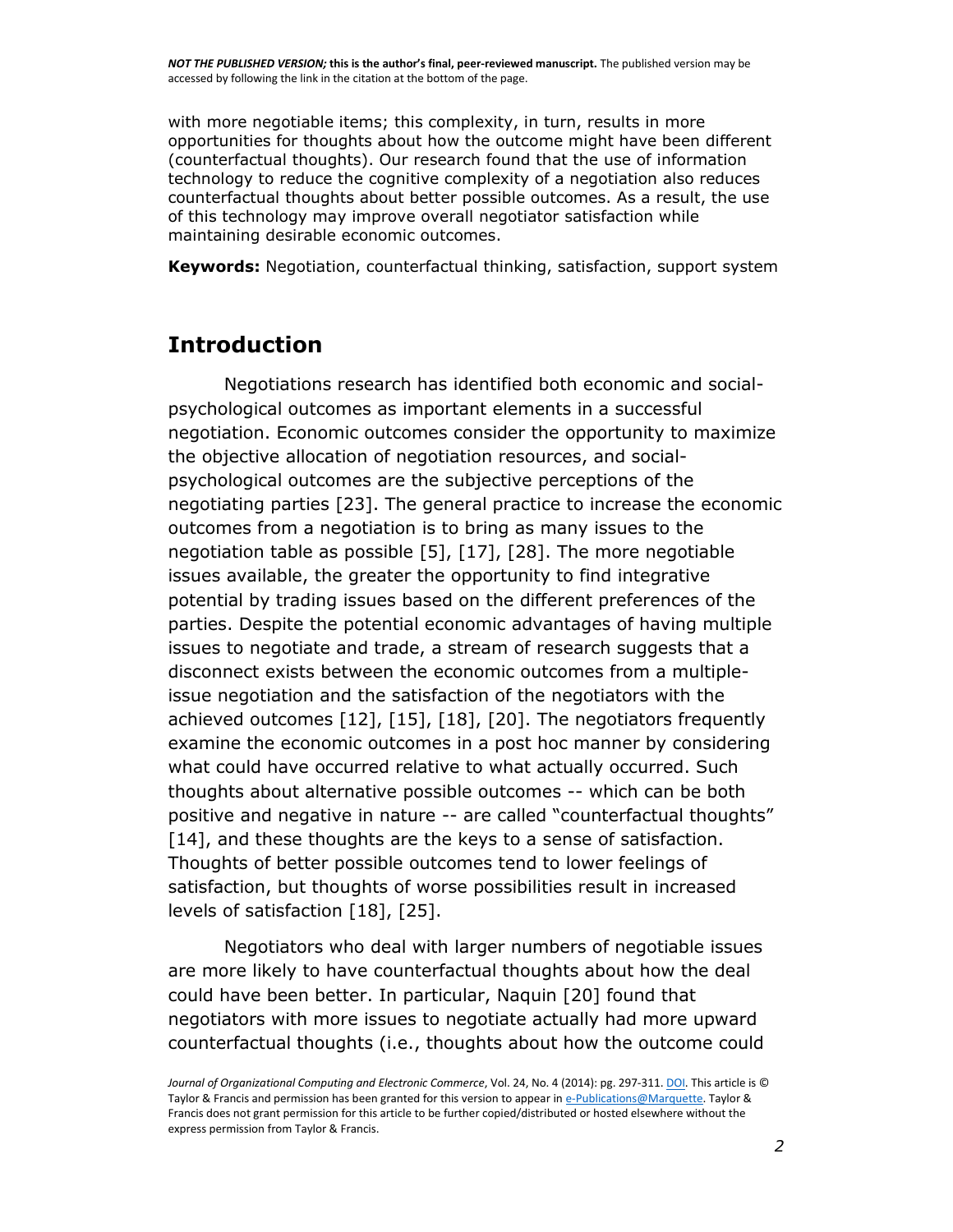have been better), resulting in less satisfaction with the deal. These lessened feelings of satisfaction existed even when multiple issues increased the objective economic payoff. The disconnect here is that the negotiators who get the best deals may also feel the worst about the outcomes.

In short, a paradox seems to exist. Although the leveraging of multiple issues may lead to better objective outcomes in a negotiation, individuals may feel subjectively worse afterward because of the increased number of issues in the putatively successful negotiation. This is important because such feelings of dissatisfaction have the potential to significantly affect how the parties interact with each other after the negotiation. This, in turn, can influence future relationships and the desire for future negotiations with that partner [22], [23]. Because negotiations characterize so many aspects of business life [12], an interesting research question that arises, then, is how to better manage multiple-issue negotiations so as to achieve the optimal integrative potential they offer while also enhancing post-negotiation satisfaction. This study addresses this question. Our goal is to contribute to the literature by exploring how the use of information technology may result in better management of the counterfactual thoughts triggered by multiple-issue negotiations and subsequent post-negotiation satisfaction. We begin with a brief review of theory related to counterfactual thoughts and cognitive complexity. The benefits of integrating information technology for negotiation support are then briefly examined. Hypotheses are presented that examine the influence of information technology on counterfactual thoughts and post-negotiation satisfaction. Results from an experimental negotiation are presented, followed by a summary of our conclusions and implications of our findings for future research.

## **Cognitive Complexity and Counterfactual Thoughts**

Logically, negotiations with few negotiable issues are relatively straightforward because the relationships between the issues can be more easily deduced mentally without the need for assistance. For example, a negotiation with only two or three negotiable issues may involve a systematic evaluation of multiple proposals until the optimal (integrative) solution is found. Such systematic processing allows the

*Journal of Organizational Computing and Electronic Commerce*, Vol. 24, No. 4 (2014): pg. 297-311. *DOI*. This article is © Taylor & Francis and permission has been granted for this version to appear i[n e-Publications@Marquette.](http://epublications.marquette.edu/) Taylor & Francis does not grant permission for this article to be further copied/distributed or hosted elsewhere without the express permission from Taylor & Francis.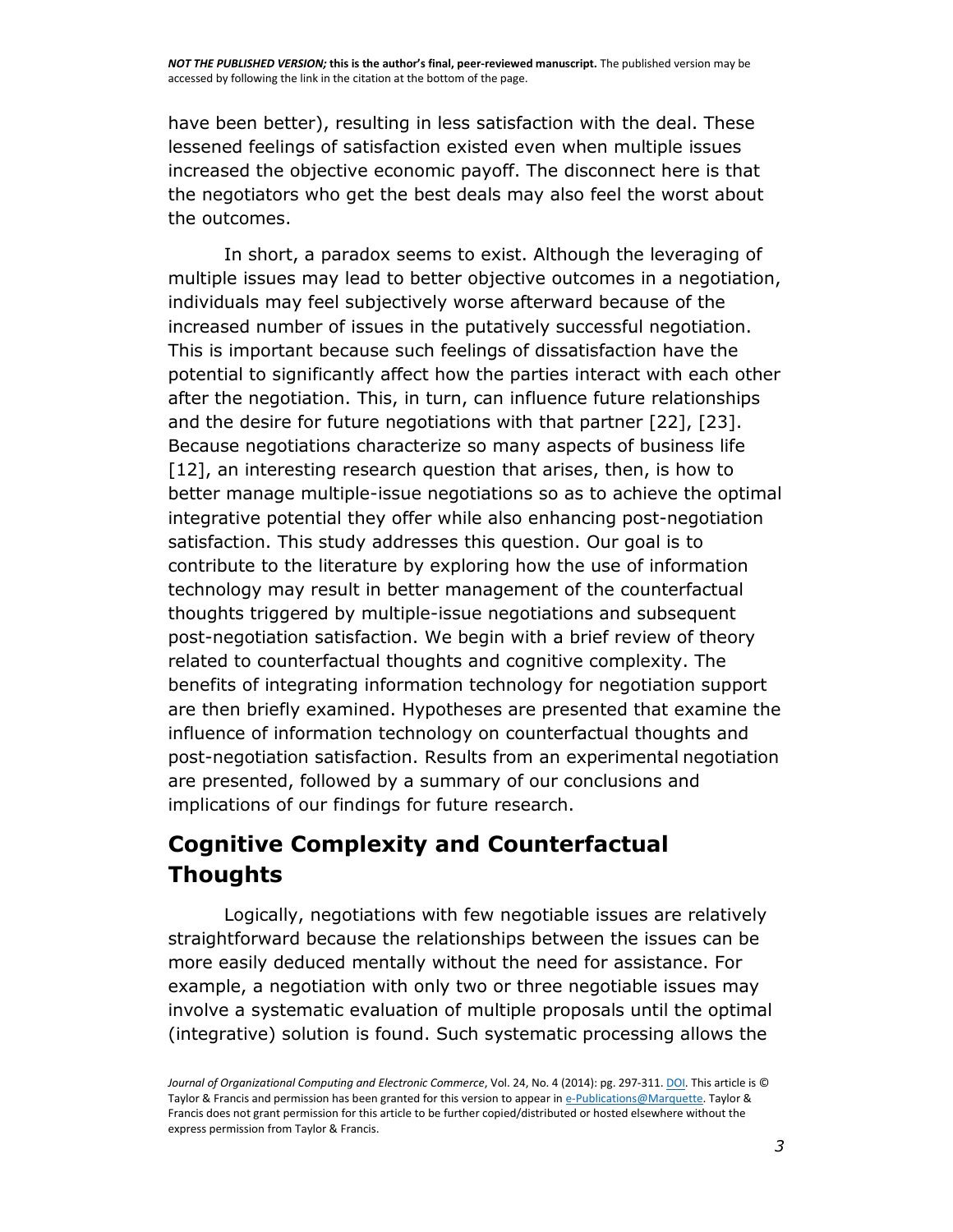negotiators to thoroughly understand all the available information and develop specific reasons for their decisions [2]. With fewer issues to manage, it is relatively easy to cognitively examine the issues from alternative viewpoints, weighing the pros and cons of each potential position. Thus, when decisions are made, they are made with relative certainty.

This is not necessarily the case in negotiations characterized by multiple issues. In complex, multi-issue negotiations, effectively managing information and the relationships that exist between issues is a more cognitively complex process and one that can result in information overload [1], [7]. Further, the more cognitive complexity involved, the greater the need to find mechanisms to effectively manage information, either by relying on heuristics for decision making or by integrating some form of information technology [6]. On the one hand, negotiators frequently find it useful to rely on decisional heuristics that draw on knowledge structures developed from their past experiences [8], [9]. Learning acquired in past negotiations, however, is often difficult to apply, even for experienced negotiators [9]. And, the use of heuristics can adversely affect the quality of decisions and optimal conflict resolution when judgmental biases develop and influence strategic outcomes [26]. Although they demand less cognitive effort for decision making, heuristics may also cause greater uncertainty about the accuracy of the outcomes [1], [4]. For example, a recent study demonstrated that when the number of negotiable issues doubled (e.g., from four to eight), mentally sorting out which issues could be logrolled for optimal outcomes became significantly more cumbersome when a mental-based systematic strategy was used [20]. Here, although participants in the eight-issue condition negotiated objectively better in terms of economic outcomes than those in a four-issue situation, they reported significantly less satisfaction with the outcomes gained in the negotiation [20]. Having more issues available for negotiation resulted in negotiators reporting significantly more counterfactual thoughts about how the outcomes might have been better (i.e., negative counterfactual thoughts) than negotiators who had fewer issues for negotiation. This resulted in less overall satisfaction with the negotiation, despite having secured objectively better outcomes. Realistically, although most skilled negotiators are instructed in how to expand the size of the "pie" in negotiations, the choices that exist with multiple options may actually

Journal of Organizational Computing and Electronic Commerce, Vol. 24, No. 4 (2014): pg. 297-311[. DOI.](http://dx.doi.org/10.1080/10919392.2014.956597) This article is © Taylor & Francis and permission has been granted for this version to appear i[n e-Publications@Marquette.](http://epublications.marquette.edu/) Taylor & Francis does not grant permission for this article to be further copied/distributed or hosted elsewhere without the express permission from Taylor & Francis.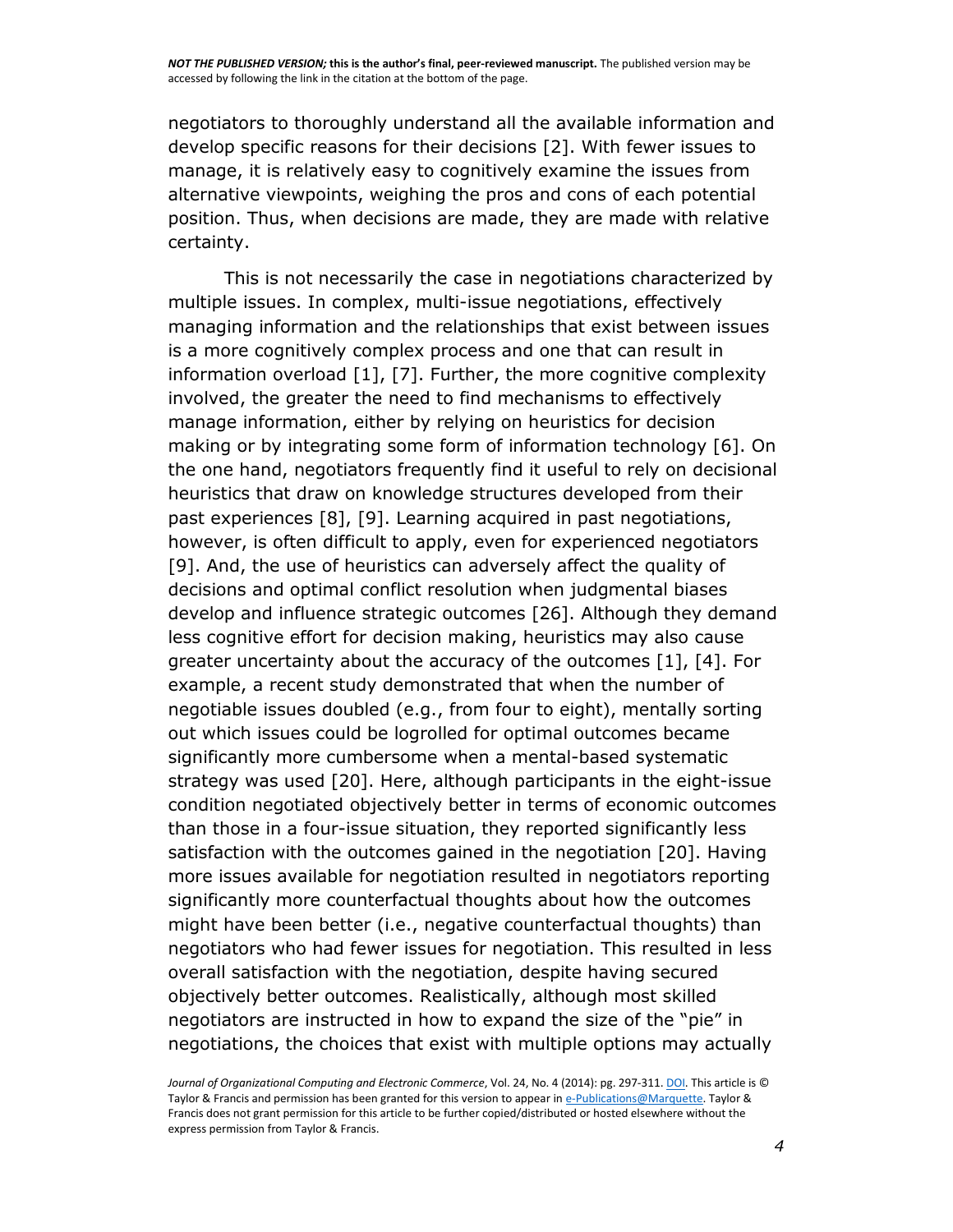reduce their overall satisfaction because of increases in counterfactual thinking about other possible outcomes [20]. We propose that the use of information technology is one alternative to reliance on heuristics to aid complex cognitive processes involved in managing multiple issues in a negotiation. Our next section reviews this stream of literature.

## **Counterfactual Thoughts and Information Technology**

If cognitive complexity associated with multiple issues in a negotiation increases the degree of counterfactual thinking to the detriment of negotiator satisfaction, then one plausible means to reduce the likelihood of such thoughts would be to reduce the cognitive complexity of the negotiation. One way to do this is by using a tool based on information technology. A growing body of research extending back to the 1970s details the use of computer-based support systems. This research investigated a variety of specific negotiation support systems (NSS), a detailed discussion of which lies beyond the scope of the present paper [16]. The paradigm of cognitive fit suggests the use of effective and efficient tools for problem solving correspond to the task requirements [13]. The tools need not be complicated, though, as even relatively unsophisticated modes of data presentation (e.g., tables or textual forms) enable decision-makers to recall values and compare data more accurately and with greater satisfaction than without such aids [13], [19]. Furthermore, it is generally agreed that an effective negotiation process also involves socio-technical systems; essentially, effective negotiations involve both people and software systems [16]. According to Kersten and Lai [16]:

Software can be used as a simple or complex tool. It can support one or more negotiators; it can support a coalition and perform one or many negotiation activities on behalf of the negotiator. Software may be used as a negotiation facilitator or a mediator (p. 558).

Recent negotiations research has focused on the human element of negotiator satisfaction, and, has been called "one of the most important measures of information systems success" ([30], p. 282). Whether considering negotiation issues such as first-offer positions [12], regret reduction [27], pre-negotiation expectations and post-

Journal of Organizational Computing and Electronic Commerce, Vol. 24, No. 4 (2014): pg. 297-311. **DOI**. This article is © Taylor & Francis and permission has been granted for this version to appear i[n e-Publications@Marquette.](http://epublications.marquette.edu/) Taylor & Francis does not grant permission for this article to be further copied/distributed or hosted elsewhere without the express permission from Taylor & Francis.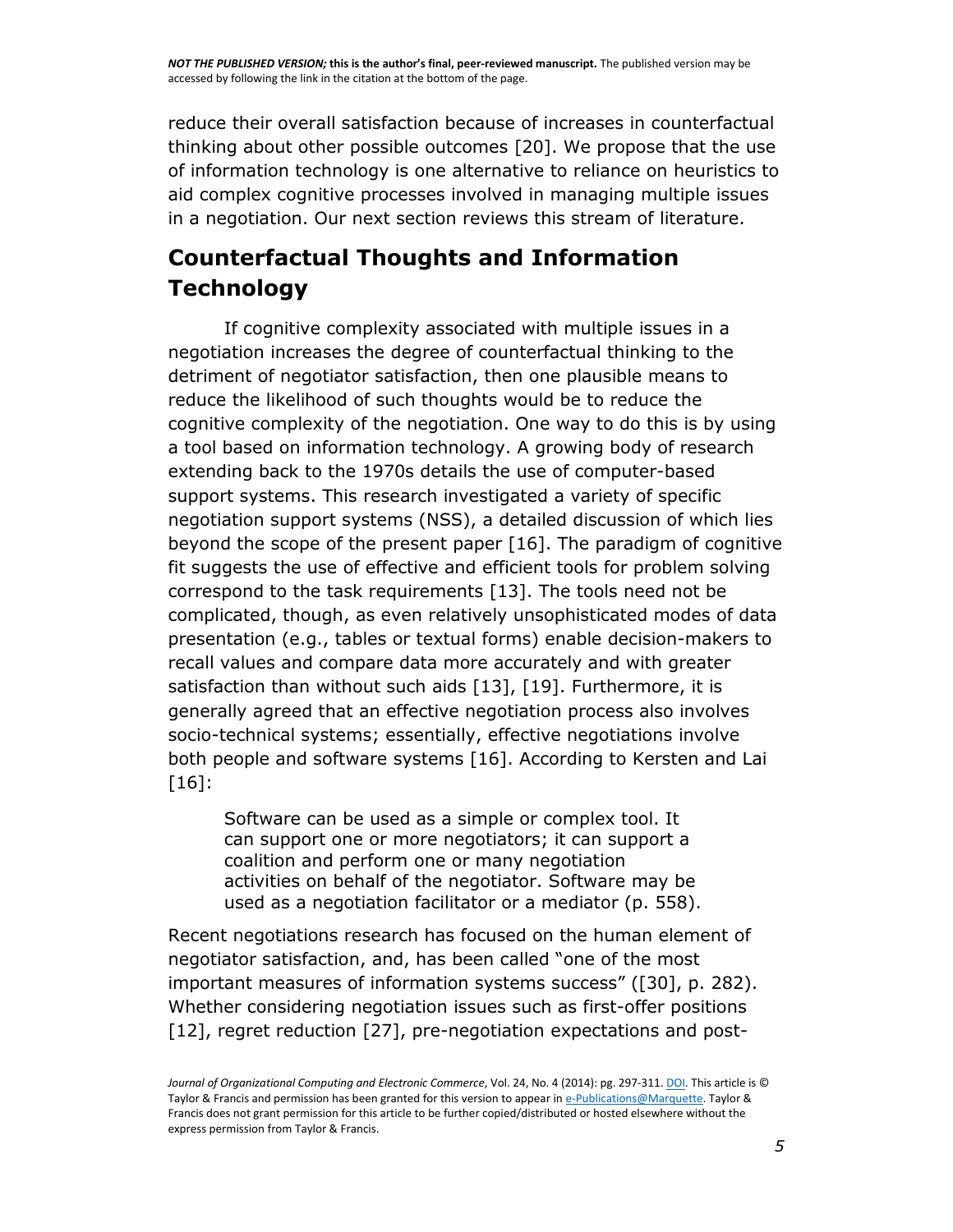negotiation satisfaction [3], or any other human element of a negotiation, there is little disagreement that electronic negotiation systems (ENSs) are useful for efficiently and effectively helping individuals evaluate alternative proposals, deals, and outcomes. Such systems allow a decision to be made more easily because alternative outcomes can be evaluated with greater certainty, and better or worse possibilities can be considered within the context of the proposed deal at hand. This simplifies the negotiation by providing negotiators with a tool that can be used to systematically sort through the intricate relationships in complex multi-issue negotiations. Still relatively unknown, however, is the effect of information technology on satisfaction levels in multiple-issue negotiations in which negotiators tend to report less overall satisfaction with the negotiated outcomes when there are more issues to negotiate. We seek to contribute to the literature by examining the effect of simple information technology on counterfactual thinking and negotiator satisfaction in cognitively complex multiple-issue negotiations.

Naquin [20] found that having more issues available in a negotiation increased the cognitive complexity of the negotiation, allowing for a greater likelihood of generating thoughts about how the negotiation might have been different. These counterfactual thoughts subsequently led to reduced satisfaction. We argue that using a negotiation aid, even a relatively simple one, is likely to reduce the cognitive complexity involved in multiple-issue negotiations. This, in turn, is likely to result after the negotiation in fewer thoughts about better outcomes.

Therefore, we offer the following hypothesis.

*Hypothesis 1: Negotiators using an information-based negotiation aid that assists in decision making will have fewer counterfactual thoughts about a better negotiated outcome than negotiators without such an aid.*

Because negotiators using an information-based aid are hypothesized to have fewer frustrating counterfactual thoughts of better possible outcomes, we argue that they are also likely to be more satisfied. Previous work has linked counterfactual thinking with feelings of dissatisfaction [18], [25]. More recently, Galinsky, et. al. [11] found that because of the activation of counterfactual thoughts, negotiators experienced a decrease in satisfaction regardless of the objective value

Journal of Organizational Computing and Electronic Commerce, Vol. 24, No. 4 (2014): pg. 297-311. **DOI**. This article is © Taylor & Francis and permission has been granted for this version to appear i[n e-Publications@Marquette.](http://epublications.marquette.edu/) Taylor & Francis does not grant permission for this article to be further copied/distributed or hosted elsewhere without the express permission from Taylor & Francis.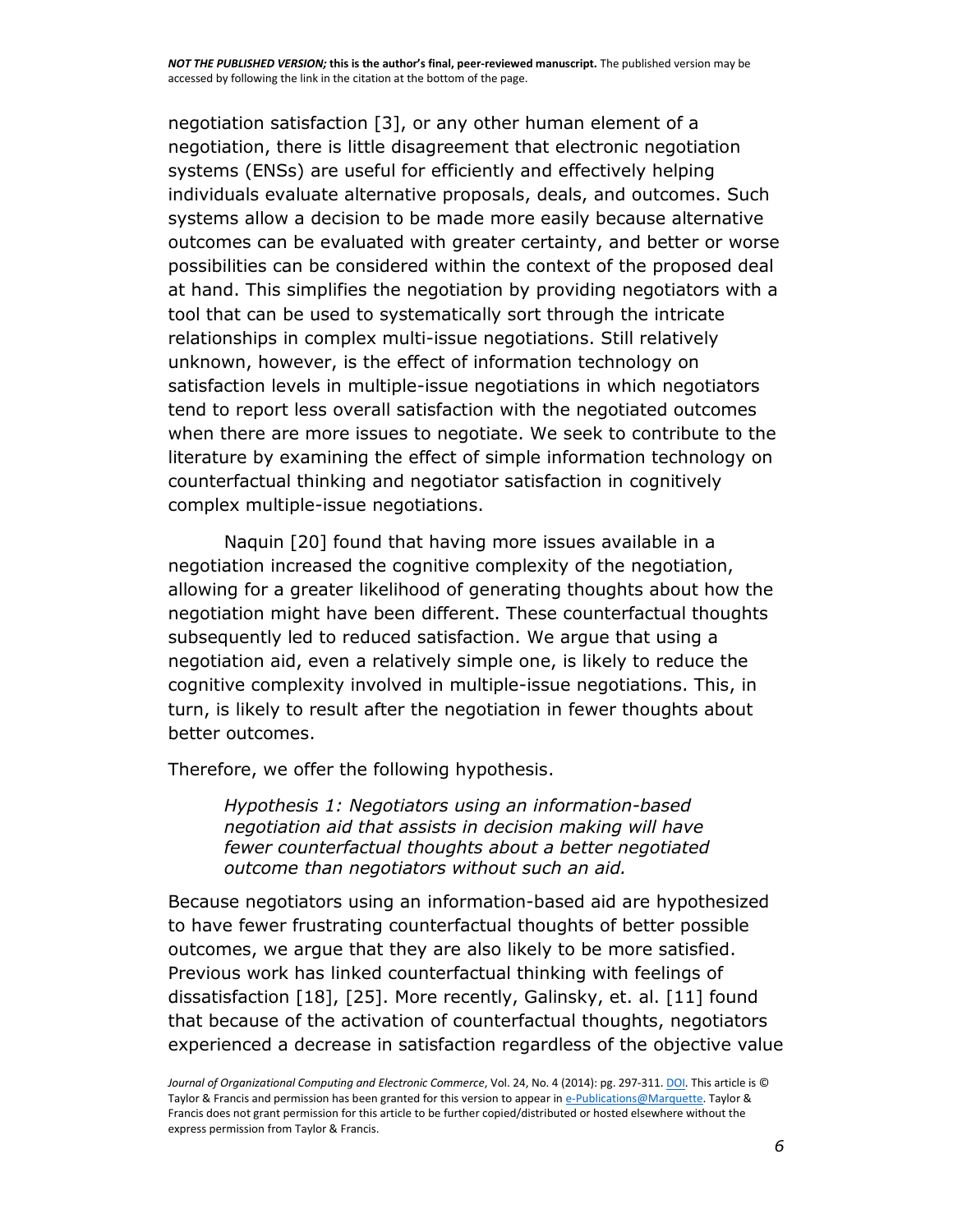of their negotiated agreement. In addition, in their review of empirical research on the role of affect in negotiations, Thompson, Wang and Gunia [29] reported that negotiators' satisfaction with the objective outcomes of the negotiation are dependent on where they focus their attention when making comparisons (e.g., on the target price or the BATNA -- the best alternative to a negotiated agreement). Logically, information technology should allow individuals to compare a greater variety of payoff possibilities than would be possible without such technologies. Consistent with this research, we argue that when negotiators' ability to compare potential outcomes is enhanced with an information-based tool, they will report greater satisfaction with the objective outcome they negotiated than those negotiators who did not use such a tool.

Therefore, we offer the following hypothesis.

*Hypothesis 2: Negotiators using an information-based negotiation aid that assists in decision making will be more satisfied with their negotiated outcome than those without such an aid.*

#### **Research Design**

#### *Methods*

Seventy-four full-time graduate-level business students participated in the study as part of a negotiation class assignment. Being a classroom assignment, there was no economic payoff for participants. However, incentives were based in large part on personal pride during the debrief, as individual payoffs were displayed to the class as a whole after the negotiation was completed. The experimental design was a fully crossed two (four negotiable issues/eight negotiable issues) by two (negotiation aid/no negotiation aid). All negotiation pairs were randomly selected and randomly assigned to one of the four conditions. All participants were instructed that they were to negotiate the contents of an employment package. Individuals were randomly assigned the role of either a recruit or a recruiter. One week before the actual negotiation all participants received a package of materials containing confidential instructions and a computer memory device. Participants were informed in their

*Journal of Organizational Computing and Electronic Commerce*, Vol. 24, No. 4 (2014): pg. 297-311. *DOI*. This article is © Taylor & Francis and permission has been granted for this version to appear i[n e-Publications@Marquette.](http://epublications.marquette.edu/) Taylor & Francis does not grant permission for this article to be further copied/distributed or hosted elsewhere without the express permission from Taylor & Francis.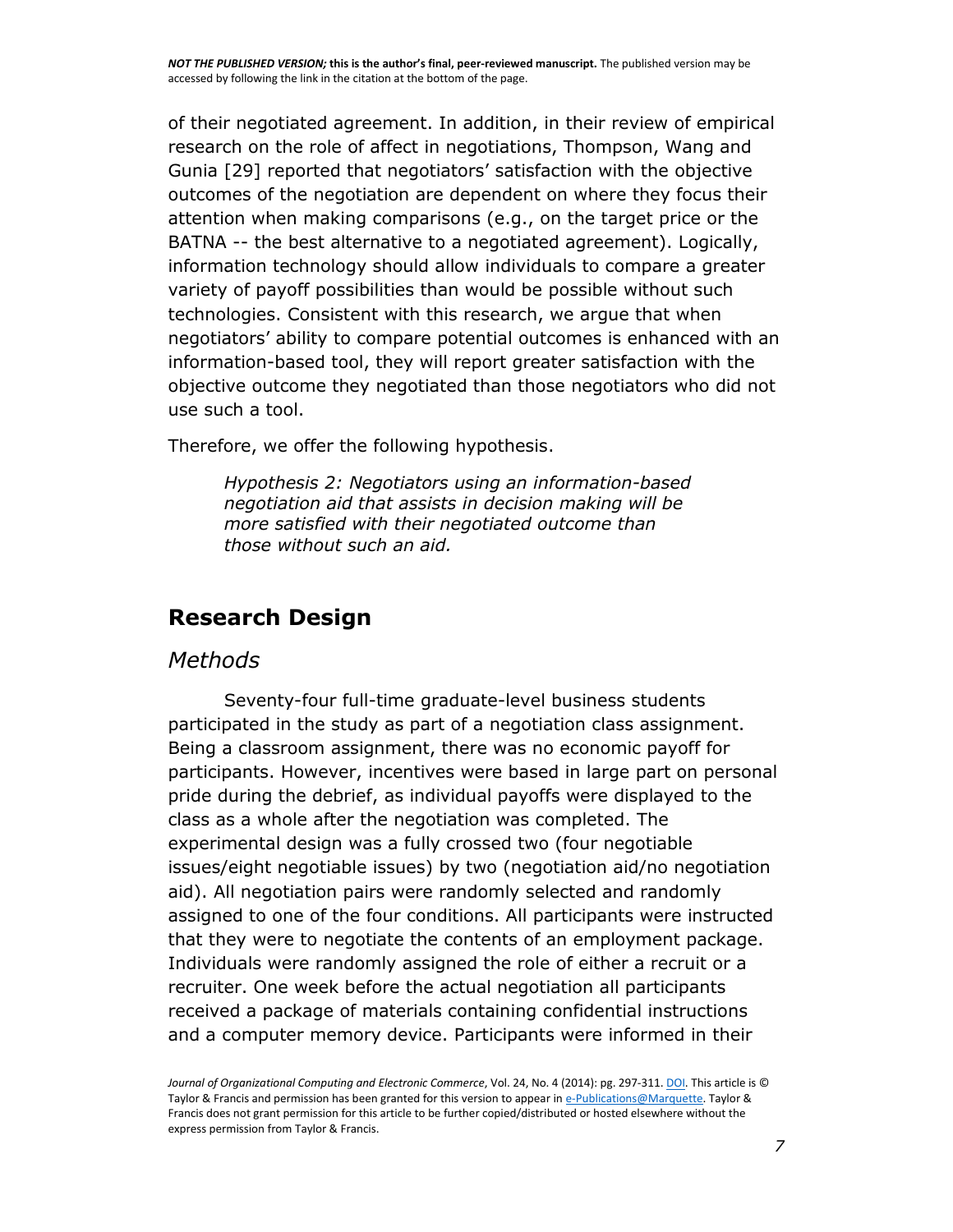confidential instructions that their role in the negotiation assignment was provided on the enclosed memory device and that they were to print their role information before negotiating. The negotiation task was entitled "New Recruit" [21].

The time for the negotiation was limited to a maximum of 40 minutes so as to be consistent with the Naquin (2003) study. The participants were instructed to negotiate either four (n = 19 dyads) or eight issues ( $n = 18$  dyads) of an employment package, based on the manipulation to which they were randomly assigned<sup>1</sup>. The payoffs were as follows: two issues were purely distributive (i.e., one person's gain comes at the other's loss), two issues were purely compatible (i.e., both parties wanted the same thing), and four issues had optimal logrolling potential (see Appendix A). This was accomplished by structuring the issues so that both conditions negotiated the four issues with logrolling potential. The remaining four issues that were not negotiated in the four-issue condition (the distributive and compatible elements) were stated as being standard for all new hires. The payoff for these issues was split between the two parties. For both conditions, all negotiable alternatives had explicitly defined payoffs ranging from a maximum payoff of 13,200 points to the impasse payoff, in which both parties got 2200 points. The maximum joint gain was 13,200 points. In both conditions, participants were instructed that their goal was to maximize their payoff.

In addition, the confidential instructions informed those in the negotiation aid condition ( $n = 18$  dyads) that their memory device also contained an Excel spreadsheet that provided a table graph tool by which they could evaluate alternative deals (see Figure 1). The spreadsheet was designed so that participants could enter the specific alternatives for each of the issues under consideration (i.e., the potential employment package) and in return, their individual payoff for that particular deal was automatically calculated and displayed. Participants were instructed that they were to use this tool during the negotiation to ascertain their current position relative to other possible packages. Immediately after completion of the negotiation, participants turned in their outcomes and completed a questionnaire.

*Journal of Organizational Computing and Electronic Commerce*, Vol. 24, No. 4 (2014): pg. 297-311. *DOI*. This article is © Taylor & Francis and permission has been granted for this version to appear i[n e-Publications@Marquette.](http://epublications.marquette.edu/) Taylor & Francis does not grant permission for this article to be further copied/distributed or hosted elsewhere without the express permission from Taylor & Francis.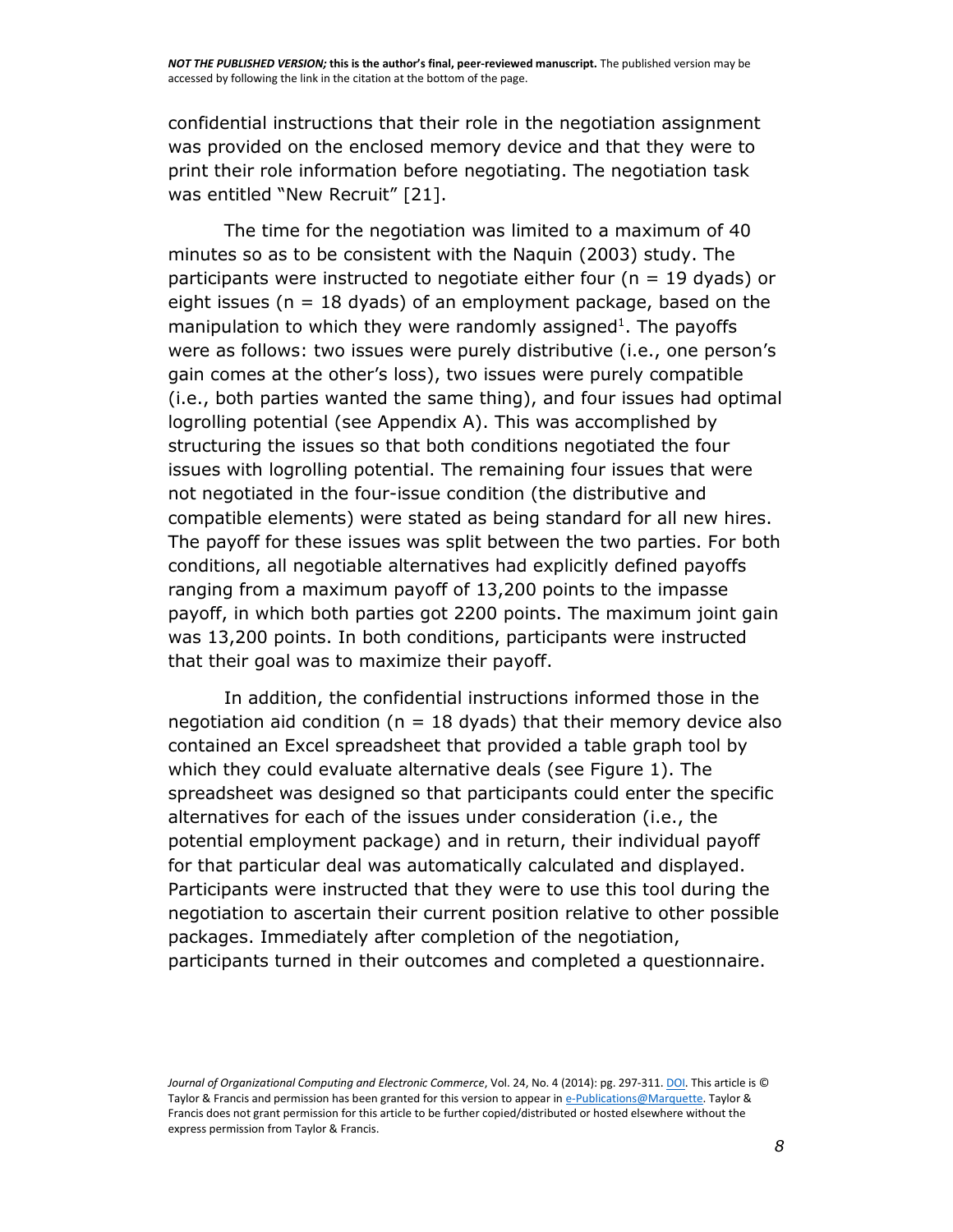| $\mathbf{e}_3$ | $17 - 11 -$<br>э                                                            |                                                                | Candidate computer tool [Compatibility Mode] - Microsoft Excel |                                                                                                                      |  |  |  |  |
|----------------|-----------------------------------------------------------------------------|----------------------------------------------------------------|----------------------------------------------------------------|----------------------------------------------------------------------------------------------------------------------|--|--|--|--|
|                | Page Layout<br>Insert<br>Home                                               | Review<br>Data<br>Formulas                                     | the art of the country of the country<br>View                  | Acrobat                                                                                                              |  |  |  |  |
| H<br>Normal    | Page Break Preview<br><b>TEI</b> Custom Views<br>Page<br>Layout Full Screen | V Rufer<br>Formula Bar<br>Headings<br>Gridlines<br>Message Bar | R<br>G<br>$-100$<br>Zoom to<br>100%<br>Zoom<br>Selection       | New Window<br>split<br>m<br>_<br>$-5$<br>mÌ<br>Arrange All<br>Hide<br>Save<br>Freeze Panes * Unhide<br>Workspace Win |  |  |  |  |
|                | Workbook Views                                                              | Show/Hide                                                      | Zoom                                                           | Window                                                                                                               |  |  |  |  |

**NEW RECRUIT DEALS -- CANDIDATE** 

|   | <b>OPTION</b> | <b>Bonus</b> | <b>Assignment Vacation</b> |    | <b>Start</b> | <b>Moving</b> | Insurance | salary | Location | Payoff | <b>NOTES</b> |
|---|---------------|--------------|----------------------------|----|--------------|---------------|-----------|--------|----------|--------|--------------|
|   |               | 8            |                            | 10 | 6/15         | 100           | e         | 48     |          | 6900   |              |
|   |               | b            | $\mathsf{a}$               | 12 | 7/15         | 100           | d         | 46     | ς        | 4200   |              |
| 3 |               | 4            | b                          | 10 | 7/1          | 90            | d         | 46     | s        | 2800   |              |

H + > H Sheet1 Sheet2 Sheet3 (2)

**Figure 1.** Negotiation Tool

#### *Dependent Variables*

All dependent variables were identical to those in the previous study by Naquin [20], with the exception that the time to complete the negotiation was not measured. This exception was because in earlier work, time was not found to have a significant relationship to any of the dependent variables of interest. Dependent variables measured included participants' individual and dyadic-level economic outcomes, degree of counterfactual thoughts about how the outcome could have occurred differently, overall satisfaction with the agreed upon outcome, perceived performance quality, and relational satisfaction.

**Objective Outcomes.** Upon completion of the negotiation, participants turned in their outcomes. From this outcome sheet, objective outcomes were analyzed at two levels: the dyadic-level, as measured via the joint monetary outcomes of the parties, and the individual level, as measured by their individual economic payoff.

**Counterfactual Thoughts.** After the negotiation and the submission of their outcome sheets, participants completed a postnegotiation questionnaire. To confirm the extent to which individuals had counterfactual thoughts, they answered the following question in order to rate the extent to which they had thoughts about how the situation could have turned out differently:

*Journal of Organizational Computing and Electronic Commerce*, Vol. 24, No. 4 (2014): pg. 297-311. *DOI*. This article is © Taylor & Francis and permission has been granted for this version to appear i[n e-Publications@Marquette.](http://epublications.marquette.edu/) Taylor & Francis does not grant permission for this article to be further copied/distributed or hosted elsewhere without the express permission from Taylor & Francis.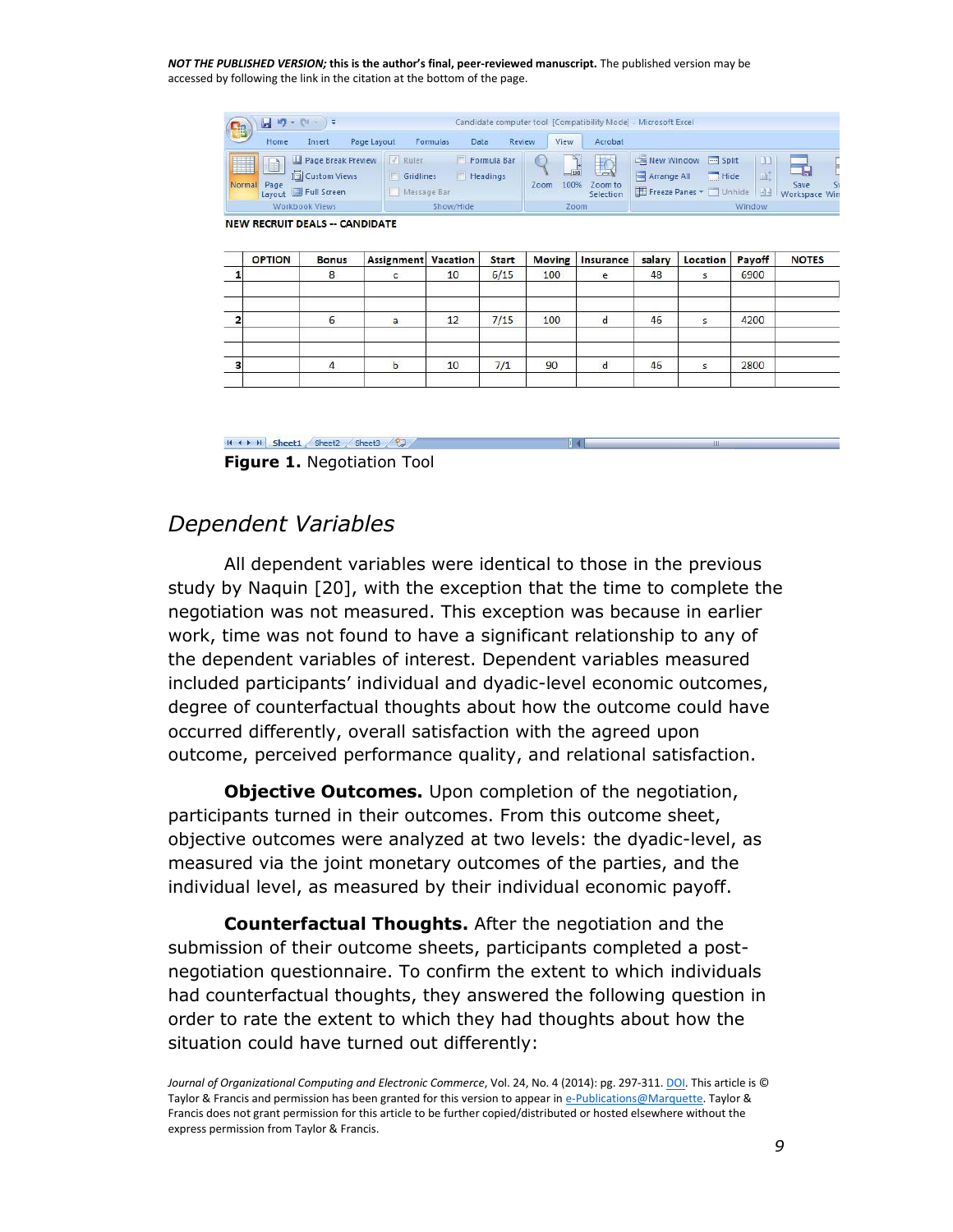*Many times in a situation as this, people contemplate how things could have been different. They sometimes think, "if only 'x' had happened, then things would have been better," or "at least 'y' did not happen, or things would have been worse." Do any such thoughts occur to you when thinking of this negotiation? Specifically, to what extent do you have thoughts about how this negotiation could have occurred differently?*

Participants' degree of counterfactual thoughts were recorded on a scale of 1 ("Thoughts of worse possible outcomes") to 7 ("Thoughts of better possible outcomes") with the midpoint being 4 ("No such thoughts").

**Satisfaction.** Post-negotiation satisfaction was measured across three types of negotiator satisfaction: (1) satisfaction with the negotiated outcome, (2) perceived quality of their performance, and (3) relational satisfaction. First, overall satisfaction with the outcome was measured by participants' responses to "How satisfied are you with the negotiated outcome?" Responses were recorded on a Likert scale ranging from 1 (not satisfied at all) to 7 (very satisfied), with the midpoint of 4 representing "indifferent." Participants reported the perceived quality of their performance by responding to the following question: "How well do you think you performed in this negotiation compared to others also playing your role? I did better than \_\_\_\_\_ % of the others playing my role." Lastly, relational satisfaction was measured by the response to the following: "Based upon your experience in this negotiation with the other side, to what degree are you willing to have future dealings (i.e., negotiations) with them. Please give your response on a scale of 1 to 100 with 1 being 'not at all' and 100 being 'without hesitation.'"

#### **Results**

The following analyses were conducted at the dyadic level unless otherwise noted. Because no differences were found for role assignment on the dependent variables, we collapsed the data across the two roles. The means among variables by experimental condition are shown in Table 1.

*Journal of Organizational Computing and Electronic Commerce*, Vol. 24, No. 4 (2014): pg. 297-311. *DOI*. This article is © Taylor & Francis and permission has been granted for this version to appear i[n e-Publications@Marquette.](http://epublications.marquette.edu/) Taylor & Francis does not grant permission for this article to be further copied/distributed or hosted elsewhere without the express permission from Taylor & Francis.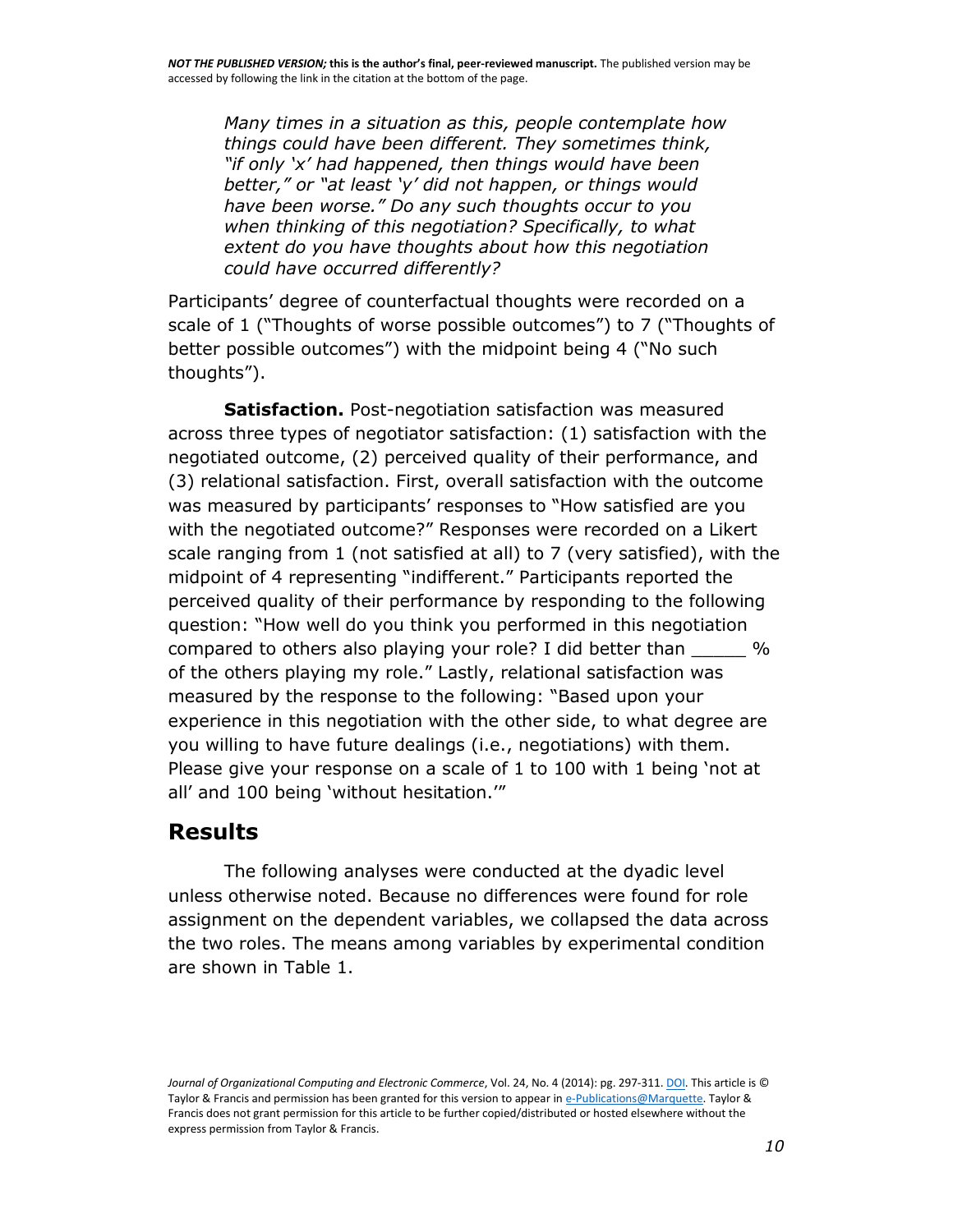| Variable Means by Experimental Condition |          |         |          |         |  |  |  |
|------------------------------------------|----------|---------|----------|---------|--|--|--|
|                                          | 4 Issues |         | 8 Issues |         |  |  |  |
| Variable                                 | With Aid | No Aid  | With Aid | No Aid  |  |  |  |
| <b>Individual Payoff</b>                 | 5532.27  | 4430.56 | 5667.73  | 4757.44 |  |  |  |
| Joint Outcome                            | 11350.22 | 9475.56 | 11049.78 | 9820.44 |  |  |  |
| Counterfactual Thoughts                  | 2.83     | 5.11    | 4.71     | 5.63    |  |  |  |
| <b>Outcome Satisfaction</b>              | 5.47     | 4.21    | 4.99     | 4.01    |  |  |  |
| Performance Quality                      | 0.68     | 0.49    | 0.56     | 0.37    |  |  |  |
| <b>Relational Satisfaction</b>           | 54.41    | 44.52   | 50.59    | 41.48   |  |  |  |

Table 1 ic 1<br>iable Means by Experimental Conditio

To investigate the dynamics that produced outcome effects, we first compared all dependent variables across each of the four experimental conditions. The results of this MANOVA indicated a main effect for the number of negotiable issues manipulation,  $F(5, 29) =$ 4.9, p < .01, and a main effect for the negotiation aid manipulation, F(5, 29) = 5.16,  $p < .01$ . The interaction between the two manipulations was not significant,  $F(5, 29) = 1.83$ , ns.

#### **Counterfactual Thoughts**

In examining the results related to Hypothesis 1, counterfactual thoughts were found to be a function of whether or not a negotiation aid was present. Specifically, as predicted by Hypothesis 1, a 2 x 2 ANOVA conducted on the measure of counterfactual thinking revealed a main effect in which negotiators provided with a negotiation aid reported fewer counterfactual thoughts about how the negotiated outcome could have occurred differently ( $M = 3.77$ , SD = 1.31) than those who did not have such an aid ( $M = 5.37$ , SD = 1.51), F(1, 33) = 11.75,  $p < .001$ . The results also show that the interaction term was significant:  $F(1, 33) = 7.30$ ,  $p < .01$  (see Figure 2). This suggests that the use of a negotiation aid had a greater influence in reducing counterfactual thoughts in the 4-issue condition than in the 8-issue condition.

*Journal of Organizational Computing and Electronic Commerce*, Vol. 24, No. 4 (2014): pg. 297-311[. DOI.](http://dx.doi.org/10.1080/10919392.2014.956597) This article is © Taylor & Francis and permission has been granted for this version to appear i[n e-Publications@Marquette.](http://epublications.marquette.edu/) Taylor & Francis does not grant permission for this article to be further copied/distributed or hosted elsewhere without the express permission from Taylor & Francis.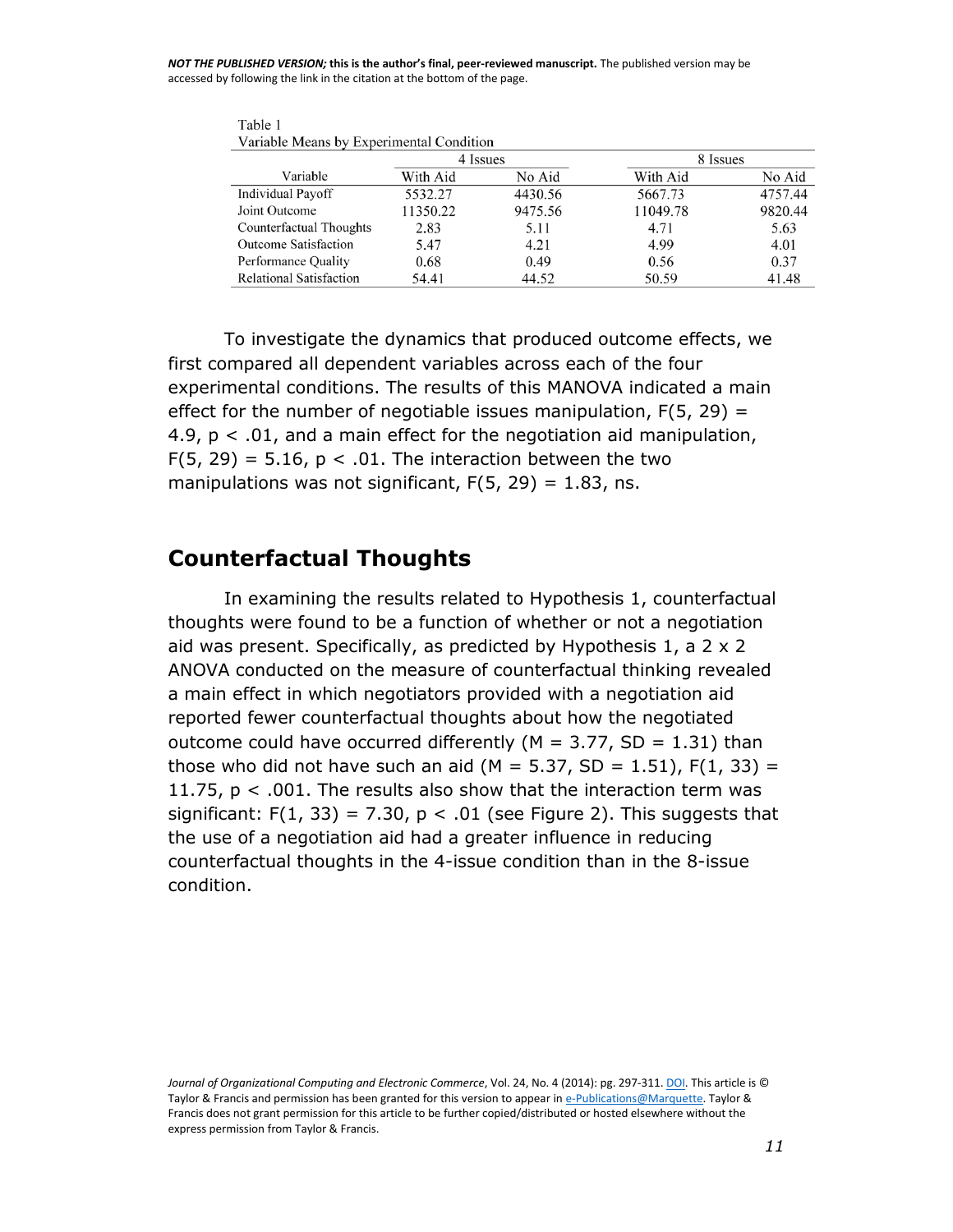

#### **Figure 2**

#### **Negotiator Satisfaction**

Satisfaction with the outcome. As predicted by Hypothesis 2, negotiators who used a negotiation aid were more satisfied than those who did not use one. Participants provided with a negotiation aid, even one as straightforward as a table graph provided by the Excel program, reported being more satisfied with their negotiated outcome  $(M = 5.23, SD = 1.19)$  than those without such an aid  $(M = 4.11, SD)$  $= 1.03$ ), F(1, 33) = 22.69, p < .001. This satisfaction was significantly correlated with the degree of counterfactual thinking ( $r = -0.51$ ,  $p <$ .001) but, replicating prior research, was not significantly correlated with individual economic payoff ( $r = .15$ , ns) or joint outcome ( $r = .13$ , ns) [18], [25]. The interaction term was also not significant, F(1, 33)  $= .05$ , ns.

**Perceived performance quality**. Perceived performance quality was also found to depend upon the presence of a negotiation aid. Participants who used the negotiation aid reported greater confidence in the quality of their performance ( $M = .62$ , SD = .22) than those without the aid (M = .43, SD = .16),  $F(1, 33) = 8.45$ , p < .01. Furthermore, perceived performance was significantly correlated

*Journal of Organizational Computing and Electronic Commerce*, Vol. 24, No. 4 (2014): pg. 297-311[. DOI.](http://dx.doi.org/10.1080/10919392.2014.956597) This article is © Taylor & Francis and permission has been granted for this version to appear i[n e-Publications@Marquette.](http://epublications.marquette.edu/) Taylor & Francis does not grant permission for this article to be further copied/distributed or hosted elsewhere without the express permission from Taylor & Francis.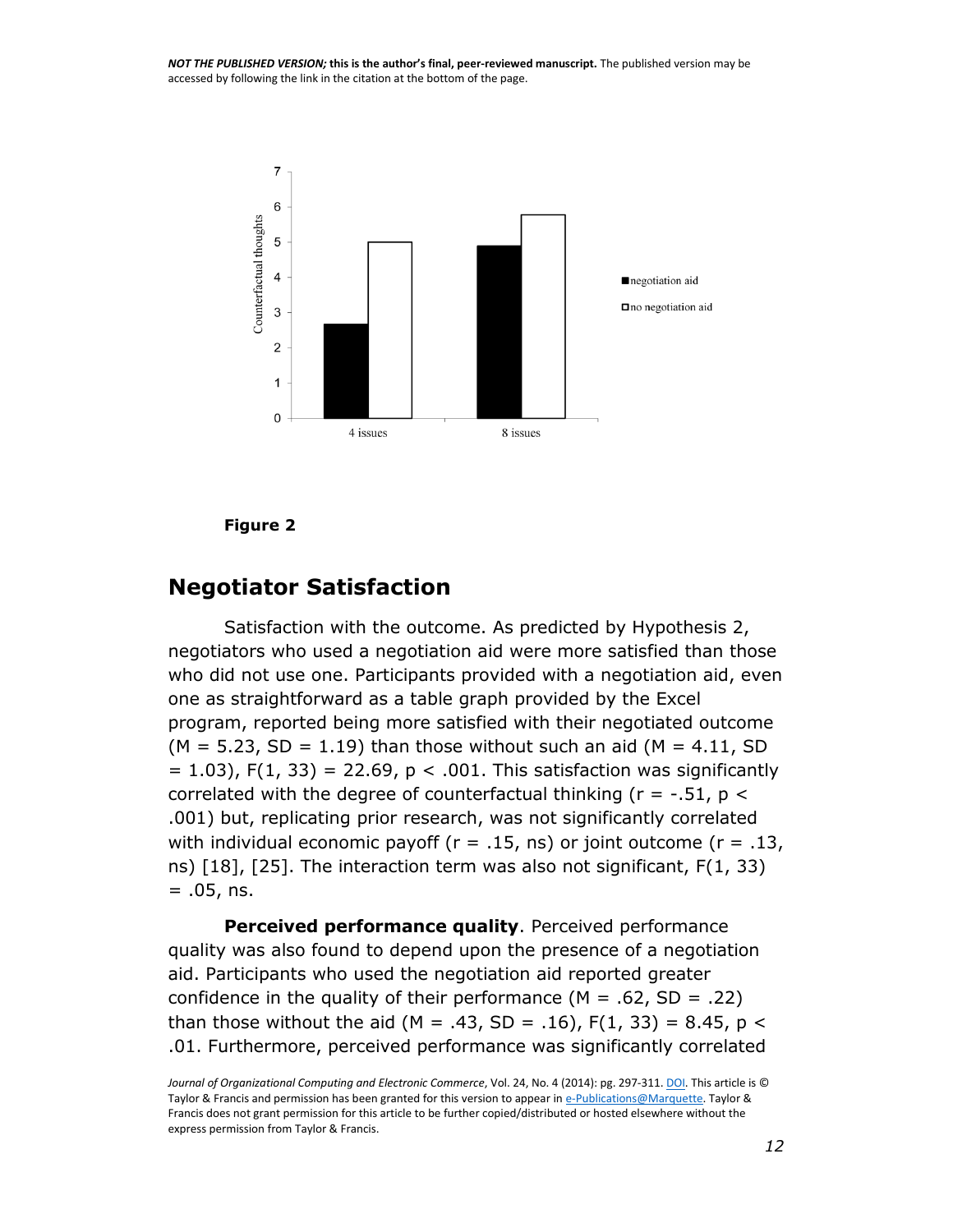with the degree of counterfactual thinking ( $r = -0.32$ ,  $p < 0.01$ ), but was not correlated with individual economic payoff ( $r = -0.08$ , ns) or joint outcome ( $r = .09$ , ns). The interaction term for this measure was not significant,  $F(1, 33) = .15$ , ns.

**Relational satisfaction**. Finally, participants who had a negotiation aid also reported a greater desire for a future relationship with the opposing party ( $M = 52.5$ , SD = 13.23) than those without such an aid (M = 43.0, SD = 12.61),  $F(1, 33) = 5.10$ ,  $p < .05$ . As mentioned above, significant correlation with the degree of counterfactual thinking ( $r = -.27$ ,  $p < .05$ ) also occurred, but neither individual economic payoff ( $r = .14$ , ns) nor joint outcome ( $r = .20$ , ns) was significantly correlated. The interaction term for this measure was also not significant,  $F(1, 33) = 1.48$ , ns.

Looking at the three satisfaction measures on the whole, participants who used a negotiation aid were more satisfied than those who did not use one. Therefore, Hypothesis 2 is supported.

#### **Economic outcomes**

How did the manipulations influence objective economic outcomes? Similar to earlier studies, no differences were found in objective economic outcomes between those who participated in the four-issue or eight-issue negotiations for individual payoffs,  $F(1, 70) =$ .40, ns, or joint outcomes,  $F(1, 33) = 3.0$ , ns. Recall that the four- and eight-issue conditions were designed to be economically equivalent; hence, this lack of difference between the conditions was expected. However, negotiators who used a negotiation aid had better individual outcomes (M = 5600, SD = 1974) than those who did not (M = 4594, SD = 2127),  $F(1, 70) = 4.32$ ,  $p < .05$ . And they also had better joint outcomes ( $M = 11200$ ,  $SD = 1620$ ) than those who did not use a negotiation aid (M = 9198, SD = 1483),  $F(1, 33) = 15.52$ , p < .001. Given that the maximum joint gain was 13,200 points, the efficiency of the negotiations can also be examined. Those who used a negotiation aid reached 84.84% efficiency in obtaining the maximum possible points while those without an aid were only 69.68% efficient. The interaction terms between manipulations were not significant for either individual payoffs,  $F(1, 70) = .23$ , ns, or joint outcomes,  $F(1, 33) =$ .815, ns.

Journal of Organizational Computing and Electronic Commerce, Vol. 24, No. 4 (2014): pg. 297-311. **DOI**. This article is © Taylor & Francis and permission has been granted for this version to appear i[n e-Publications@Marquette.](http://epublications.marquette.edu/) Taylor & Francis does not grant permission for this article to be further copied/distributed or hosted elsewhere without the express permission from Taylor & Francis.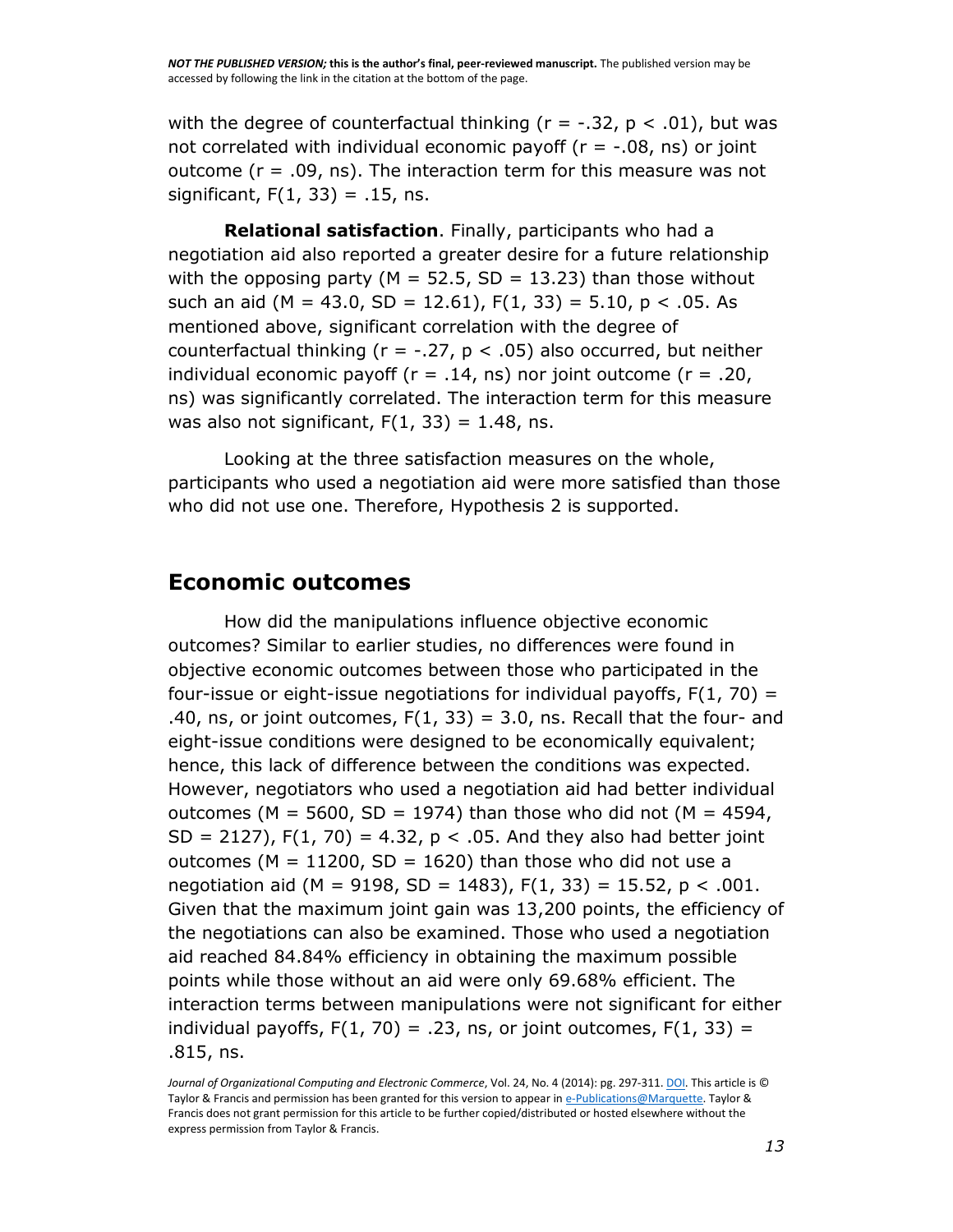### **Discussion and Conclusions**

Our research addresses the tension that exists between objective economic outcomes in negotiations and negotiator satisfaction. Prior research suggests that the two are not necessarily linked. In particular, previous research established that the number of negotiable issues is an important factor in integrative negotiations, allowing for better objective economic payoffs. However, negotiators who deal with more issues tend to generate more counterfactual thoughts regarding better alternative possible outcomes. This can lead to a frustrating sense of reality about what could have been and may result in the negotiators having reduced levels of satisfaction. Our study suggests that two key negotiation objectives--integrative opportunity and negotiator satisfaction--are not necessarily at odds with each other. Instead, our results suggest that in complex multiissue negotiations, the use of a computer-based aid that assists in decision making reduces the degree of subsequent frustrating counterfactual thoughts and increases negotiator satisfaction.

On whole, the findings from this study support the prediction that having a computer aid, even a relatively simple one, to sort through cognitively complex issues in a negotiation reduces the degree to which participants have counterfactual thoughts about better possible outcomes. Consequently, negotiators who used a computer aid also reported being more satisfied than those who did not use one. The use of information technology essentially allowed for the best of both worlds regarding complex multiple-issue negotiations and satisfaction levels. That is, a relatively simple computerized aid not only enhanced the ability to take advantage of the economic benefits resulting from having multiple issues to negotiate, but also stimulated greater feelings of satisfaction about the deal.

These findings extend existing research on counterfactual thoughts and post-negotiation satisfaction by examining one mechanism negotiators can use to reduce some of the cognitive complexity inherent in multiple-issue negotiations. Instead of relying on heuristics or simplifying rules to compensate for their cognitive limitations [9], use of a simple, accessible information technology tool enabled relatively inexperienced negotiators to effectively analyze various alternative solutions and their individual payoffs. No special training or experience was needed to use the software, unlike other,

Journal of Organizational Computing and Electronic Commerce, Vol. 24, No. 4 (2014): pg. 297-311. **DOI**. This article is © Taylor & Francis and permission has been granted for this version to appear i[n e-Publications@Marquette.](http://epublications.marquette.edu/) Taylor & Francis does not grant permission for this article to be further copied/distributed or hosted elsewhere without the express permission from Taylor & Francis.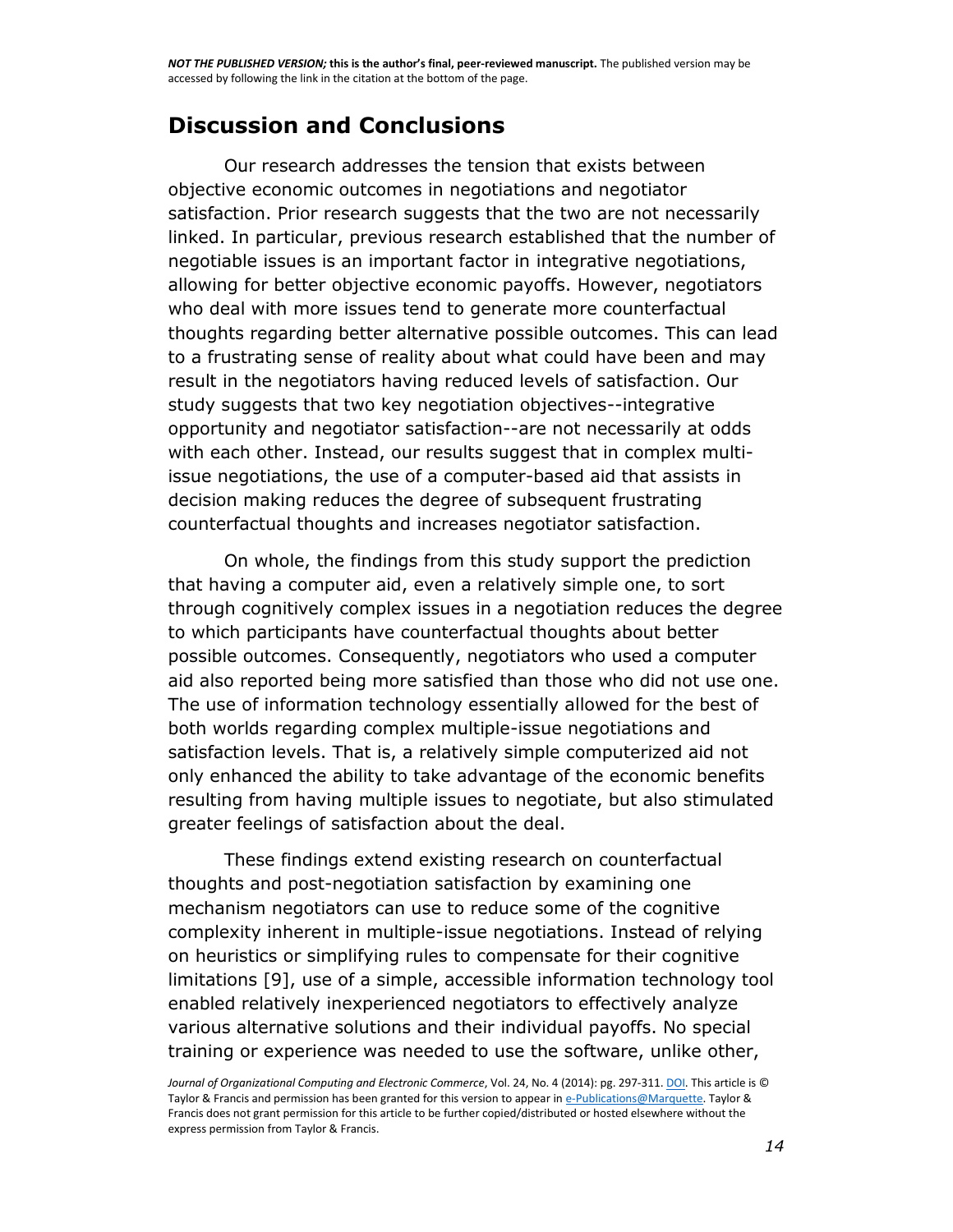more complicated negotiation support systems (NSS). Although the sophisticated software systems found in most NSS can be useful in reducing the time and effort required to prepare for a negotiation, Wang, Lim and Guo [30] found that most negotiators valued control over the process and outcomes. In fact, negotiators in their study tended to ignore suggestions made by the sophisticated software in favor of their own solutions, and they reported more satisfaction when allowed more individual control throughout the negotiation process. This is consistent with Remus' [24] findings in which individuals who are provided outcome feedback (via alternative solution data provided by the table data) are able to make more consistent, satisfactory decisions. In other words, although elaborate technologies designed to automate the majority of the negotiation process exist, negotiators seek more control and consistency over the negotiation process [30]. Our study finds that even simple technologies (like the one employed in this study) may also contribute to greater negotiator satisfaction perhaps because of the straightforward, negotiator-controlled payoff data they yield. Certainly, our results suggest negotiators who use information technology are more satisfied with their results than negotiators who do not. However, future empirical research is needed to empirically explore the potential differences in negotiator satisfaction relative to counterfactual thoughts across the various types of NSS, including history graphs and/or dance graphs [13].

As with any study, we acknowledge several limitations. First, we note that single item measures for both satisfaction and counterfactual thinking were used. Future studies in this area should employ more robust measurements such as multi-item measures of a construct where the validity can be more comprehensively assessed. Counterfactual thoughts may also be coded by open-ended questions as to thoughts about the outcome with no potential prompting of alternative realities. Also, this experiment was limited to a class exercise with only personal pride at stake. Future research could investigate whether the results can be replicated with additional incentives, including monetary consequences.

Although using information technology in multiple-issue negotiations helps reduce the cognitive complexity of decision scenarios, we are not suggesting that it is the only remedy to reduce upward counterfactual thoughts. For example, individuals who are

*Journal of Organizational Computing and Electronic Commerce*, Vol. 24, No. 4 (2014): pg. 297-311. *DOI*. This article is © Taylor & Francis and permission has been granted for this version to appear i[n e-Publications@Marquette.](http://epublications.marquette.edu/) Taylor & Francis does not grant permission for this article to be further copied/distributed or hosted elsewhere without the express permission from Taylor & Francis.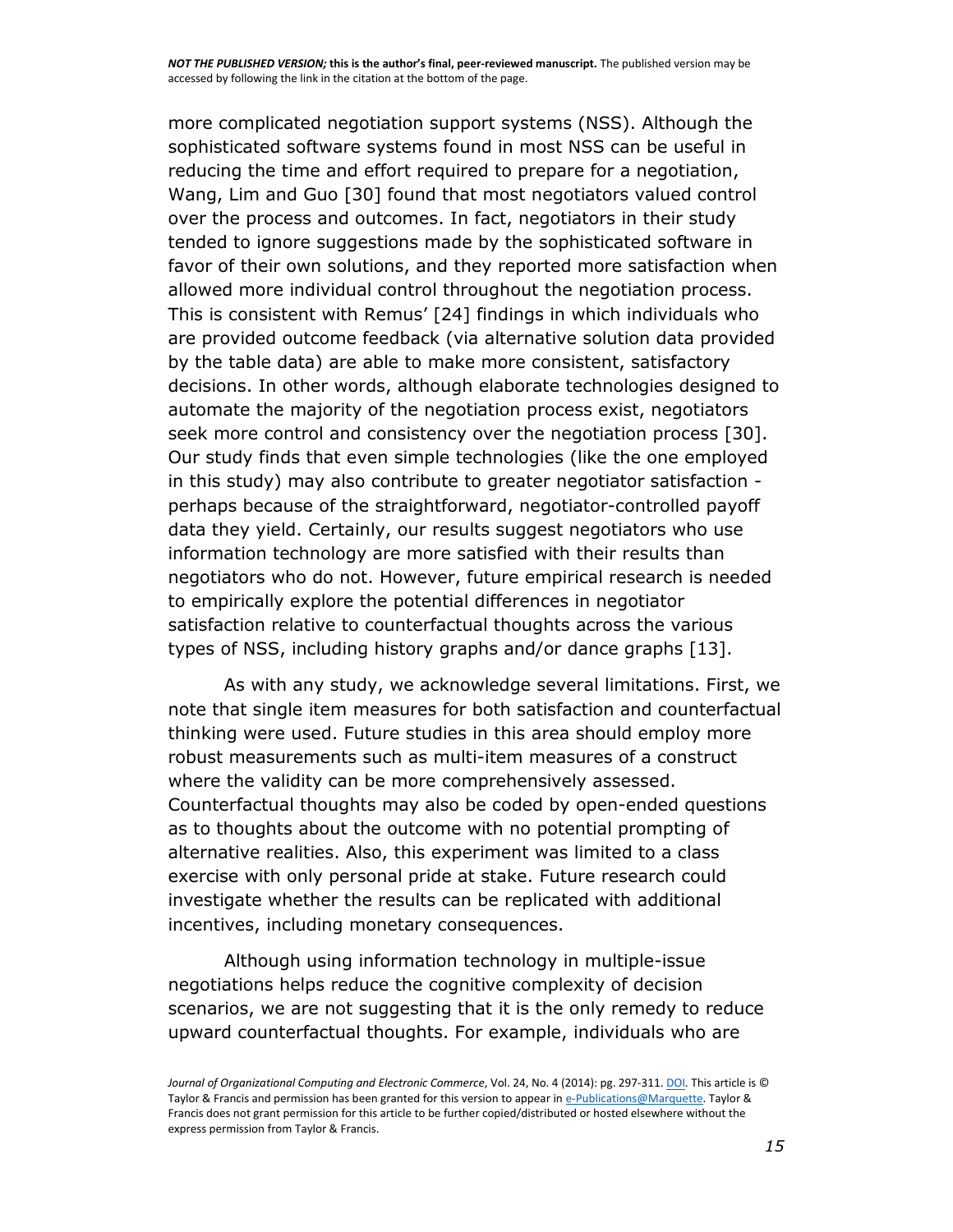experts about the issues and/or commodities being negotiated may process information with less cognitive difficulty than individuals who lack such expertise. Such expertise may provide greater confidence about the outcome, thereby also reducing counterfactual thoughts of better possible outcomes. Future research is needed to investigate such scenarios. In addition, the interaction effect suggests that while counterfactual thoughts are reduced among negotiators using a computerized decision-making aid, it may have varying degrees of effectiveness as the number of issues increase. In particular, our study found a larger reduction in counterfactual thoughts in the (simpler) 4 issue negotiation than in the (more difficult) 8-issue negotiation (see Table 2). Future research should investigate the degree of diminished counterfactual thoughts in negotiations that are even more complicated. Finally, this study did not examine the causal relationships that may exist between multiple-issue negotiations, counterfactual thoughts, and satisfaction. Instead, our objective was to establish empirical support for the influence of information technology in reduction of counterfactual thoughts during multiple issue negotiations and enhancement of post-negotiation satisfaction. To do so, we applied experimental controls to isolate the effects of information technology. Additional research is needed to investigate causality.

Are the findings reported here limited to just negotiation contexts? Although the present study focused solely on a negotiation context, we believe our findings have the potential to be extended to numerous decision-making domains in which choices among multiple issues are an important factor. There are many contexts in which having a choice among multiple alternatives is associated with opportunity. This preference is perhaps most clearly evident within our growing Internet-oriented society, in which one if its hallmark advantages is often proclaimed to be increased access to options. Whereas a decade ago computer purchases were limited to the fixed choices in nearby electronics stores, today one has the opportunity to customize a computer by choosing among numerous bundle options in hardware and software options--all in one-stop shopping over the Internet. Having such a choice among multiple options may be widely linked to increased opportunity, but, as the present research suggests, opportunity of choice among multiple options does not necessarily imply increased satisfaction. The results here offer hope for this

*Journal of Organizational Computing and Electronic Commerce*, Vol. 24, No. 4 (2014): pg. 297-311. *DOI*. This article is © Taylor & Francis and permission has been granted for this version to appear i[n e-Publications@Marquette.](http://epublications.marquette.edu/) Taylor & Francis does not grant permission for this article to be further copied/distributed or hosted elsewhere without the express permission from Taylor & Francis.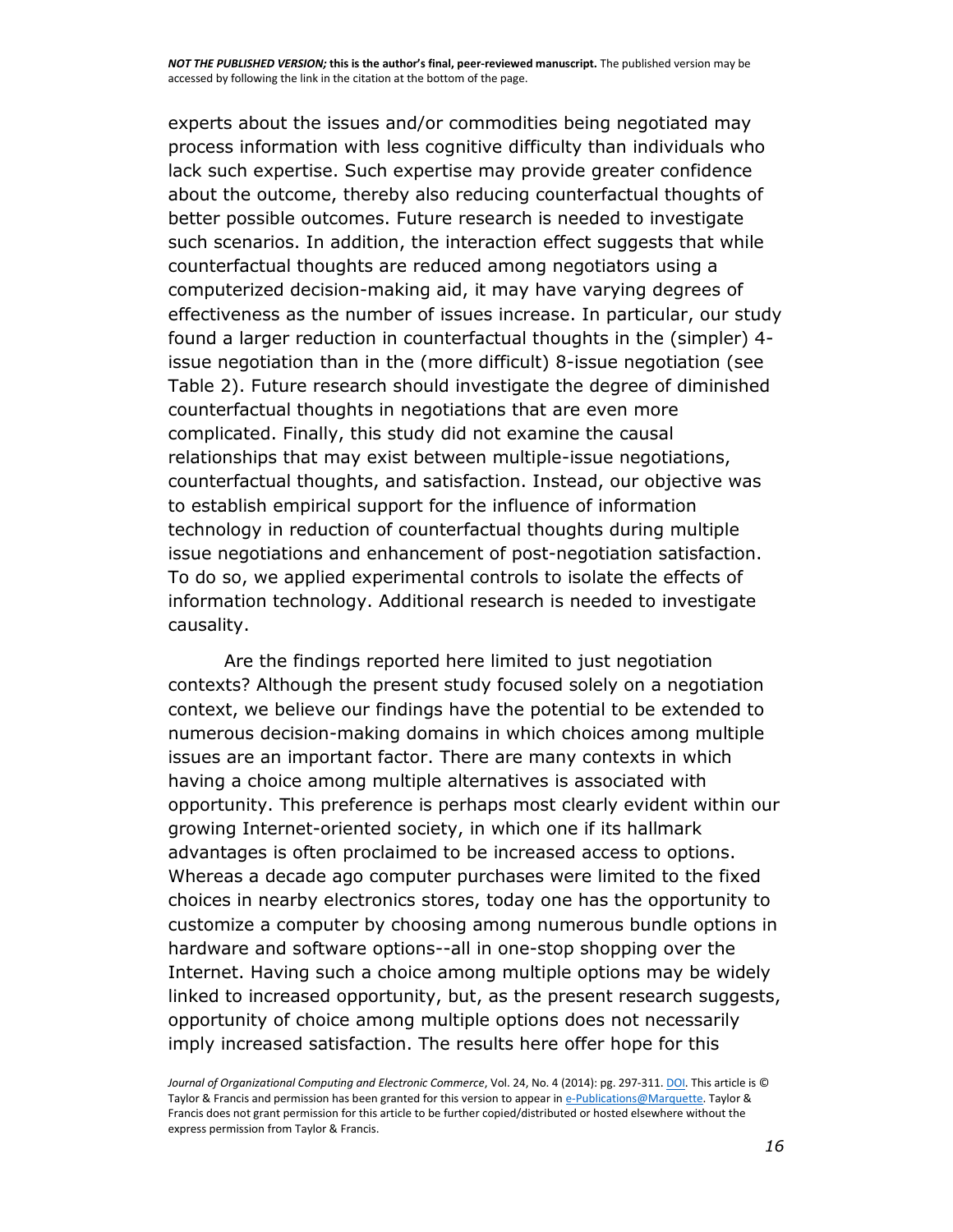extrapolated context, because data sorting tools are becoming increasingly popular due to the overwhelming popularity of the Internet (e.g., as stock selectors, phone plan evaluators, etc.). Generally speaking, decision-making aids are fast becoming essential tools for reducing frustrating counterfactual thoughts and increasing satisfaction about the choices we make and the outcomes we reap. Therefore, even relatively simple technology can yield important benefits.

In summary, using simple table graphs, such as those provided by Excel spreadsheet software, not only aid negotiators in improving integrative negotiation behaviors, but they help in reducing counterfactual thoughts that can negatively affect future negotiations. When negotiators were able to reduce the cognitive complexity involved in multiple-issue negotiations, fewer negative emotions were expressed and negotiators were more satisfied with their outcomes.

**Corresponding Author:** terence.ow@marquette.edu

#### **References**

- [1] S. Chaiken, The heuristic model of persuasion, in: M. P. Zanna, J. M. Olson, C. P. Herman (Eds.), Social influence: The Ontario symposium, Hillsdale, Lawrence Erlbaum, NJ, 1987, Vol. 5, pp. 3-39.
- [2] S. L. Chaiken, R. Giner-Sorolla, S. Chen, Beyond accuracy: Multiple motives in heuristic and systematic processing, in: P. M. Gollwitzer, J. A. Bargh (Eds.), The psychology of action: Linking motivation and cognition to action, Guilford Press, New York, 1996.
- [3] H. Doong, H. Lai, Exploring usage continuance of e-negotiation systems: Expectation and disconfirmation approach, Group Decision and Negotiation, 17 (2) (2008) 111-126.
- [4] J. L. Favero, D. R. Ilgen, The effects of rate prototypicality on rater observation and accuracy, Journal of Applied Social Psychology, 19 (11) (1989) 932-946.
- [5] R. Fisher, W. Ury, Getting to yes: Negotiating agreements without giving in, second ed.,Penguin Books, New York, 1991.
- [6] S. T. Fiske, S. L. Neuberg, A. E. Beattie, S. J. Milberg, Category-based and attribute reactions of some informational conditions of stereotyping and individuating processes, Journal of Experimental Social Psychology, 23 (5) (1987) 399-427.

Journal of Organizational Computing and Electronic Commerce, Vol. 24, No. 4 (2014): pg. 297-311. **DOI**. This article is © Taylor & Francis and permission has been granted for this version to appear i[n e-Publications@Marquette.](http://epublications.marquette.edu/) Taylor & Francis does not grant permission for this article to be further copied/distributed or hosted elsewhere without the express permission from Taylor & Francis.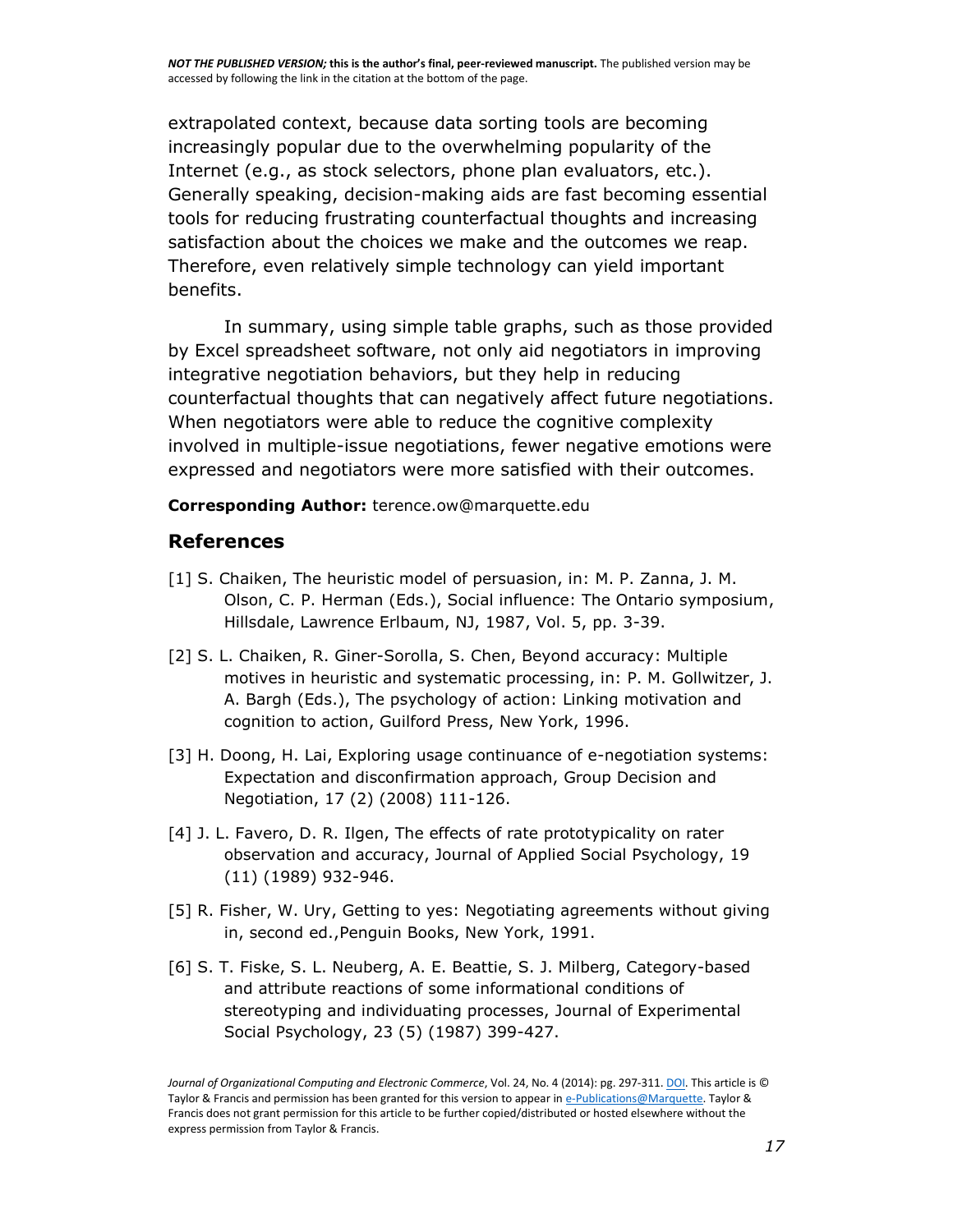- [7] S. T. Fiske, M. A. Pavelchak, Category-based versus piecemeal-based affective responses: Developments in schema-triggered affect, in: R. M. Sorrentino, E. T. Higgins (Eds.), Handbook of motivation and cognition: Foundations of social behavior, Guilford, New York, 1986.
- [8] S.T. Fiske, S.E. Taylor, Social cognition, Reading, MA: Addison-Wesley, 1984.
- [9] A. Foroughi, Minimizing negotiation process losses with computerized negotiation support systems, The Journal of Applied Business Research, 14 (4) (1998) 15-26
- [10] A. Foroughi, A survey of the use of computer support for negotiation. Journal of Applied Business Research, 11 (2) (2011) 121-134.
- [11] A.D. Galinsky, T. Mussweiler, V.H. Medvec, Disconnecting outcomes and evaluations: The role of negotiator focus, Journal of Personality and Social Psychology, 83 (5) (2002) 1131-1140.
- [12] A. D. Galinsky, V. L. Seiden, P. H. Kim, V. H. Medvec, The dissatisfaction of having your first offer accepted: The role of counterfactual thinking in negotiations, Personality and Social Psychology Bulletin, 28 (2) (2002) 271–283.
- [13] J. Gettinger, S. T. Koeszegi, M. Schoop, Shall we dance? The effect of information presentations on negotiation processes and outcomes, Decision Support Systems, 53 (1) (2012) 161-174.
- [14] D. Kahneman, D.T. Miller, Norm theory: Comparing reality to its alternatives, Psychological Review, 93 (2) (1986) 136-153.
- [15] D. Kahneman, C. A. Varey, Propensities and Counterfactuals: The loser that almost won, Journal of Personality and Social Psychology, 59 (6) (1990), 1101-1110.
- [16] G.E. Kersten, H. Lai, Negotiation support and e-negotiation systems: An overview, Group Decision Negotiation, 16 (6) (2007) 553-586.
- [17] R. J. Lewicki, D. M. Saunders, J. W. Minton, Essentials of negotiation, MA: Irwin/McGraw-Hill, Boston, 1997.
- [18] V. H. Medvec, S. H. Madey, T. Gilovich, When less is more: Counterfactual thinking and satisfaction among Olympic athletes, Journal of Personality and Social Psychology, 69 (4) (1995) 603-610.
- [19] A.R. Montazemi, S. Wang, The effects of modes of information presentation on decisionmaking: A review and meta-analysis, Journal of Management Information Systems 5(3) (1988/1989) 101–127.

*Journal of Organizational Computing and Electronic Commerce*, Vol. 24, No. 4 (2014): pg. 297-311. *DOI*. This article is © Taylor & Francis and permission has been granted for this version to appear i[n e-Publications@Marquette.](http://epublications.marquette.edu/) Taylor & Francis does not grant permission for this article to be further copied/distributed or hosted elsewhere without the express permission from Taylor & Francis.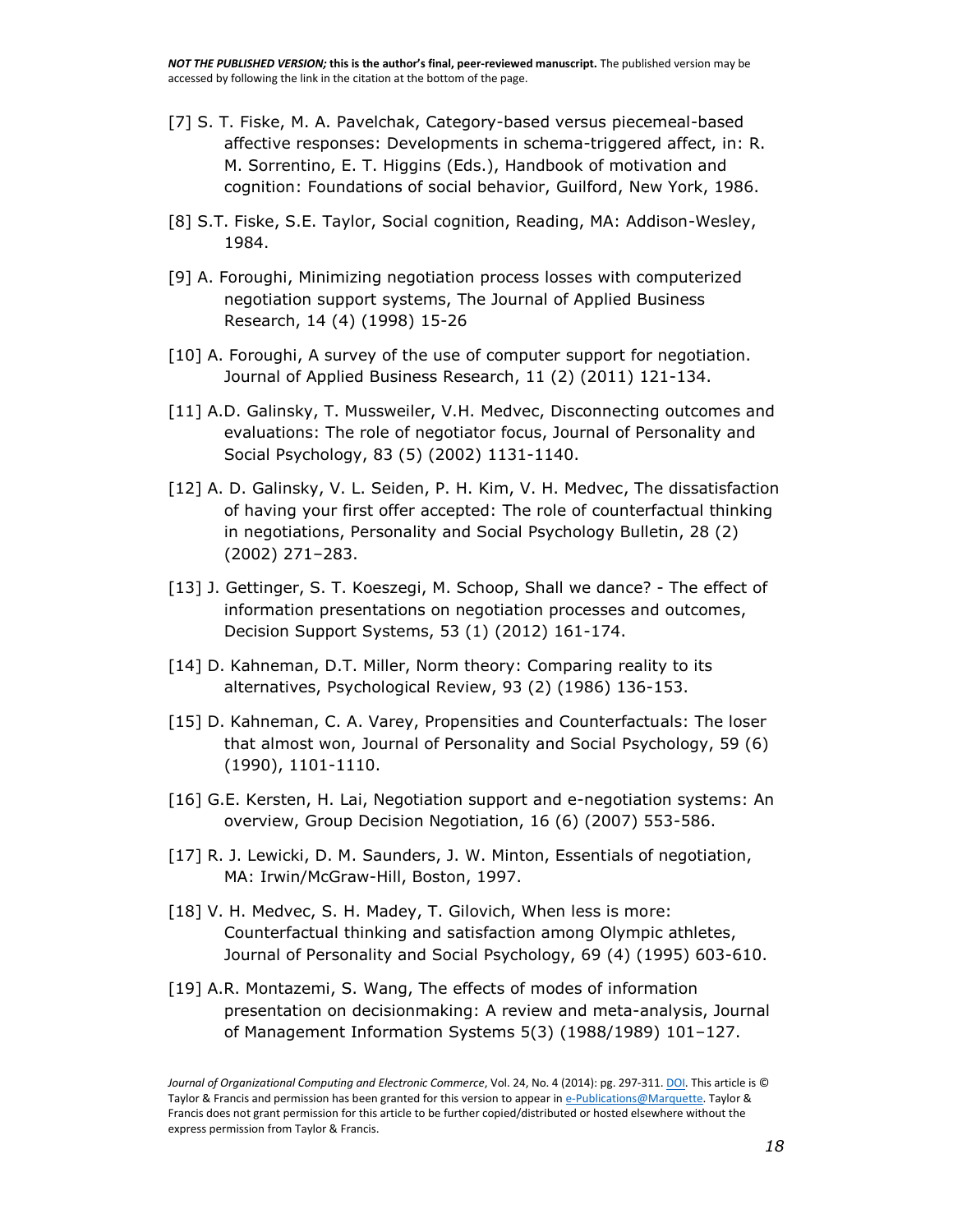- [20] C. E. Naquin, The agony of opportunity: Number of negotiable issues, counterfactual thinking, and feelings of satisfaction, Organizational Behavior and Human Decision Processes, 91 (1) (2003) 97-107.
- [21] M. A. Neale, New recruit negotiation case, Northwestern University: Dispute Resolution Research Center, 1997.
- [22] N. Novemsky, M.E. Schweitzer, What makes negotiators happy? The differential effects of internal and external social comparisons on negotiator satisfaction, Organizational Behavior and Human Decision Processes, 95 (2) (2004) 186-197.
- [23] R.M. Oliver, P.V. Balakrishman, B. Barry, Outcome satisfaction in negotiation: A test of expectancy disconfirmation, Organizational Behavior and Human Decision Processes, 60 (2) (1994) 252-275.
- [24] W. Remus, A study of graphical and tabular displays and their interaction with environmental complexity, Management Science, 33 (9) (1987) 1200–1204.
- [25] N. J. Roese, Counterfactual thinking, Psychological Bulletin, 121 (1) (1997) 133-148.
- [26] C.R. Schwenk, The cognitive perspective on strategic decision making, Journal of Management Studies, 25 (1) (1988) 41-55.
- [27] A. Summerville, Counterfactual seeking: The scenic overlook of the road not taken, Personality and Social Psychology Bulletin, 20 (10) (2011) 1522-1533.
- [28] L. Thompson, The mind and heart of the negotiator, second ed., Upper Saddle River, Prentice Hall, NJ, 2001.
- [29] L. Thompson, J. Wang, B.C. Gunia, Negotiation, Annual Review of Psychology, 61 (2010) 491-515.
- [30] Z. Wang, J. Lim, X. Guo, Negotiator satisfaction in NSS-facilitated negotiation, Group Decision and Negotiation, 19 (3) (2010) 279-300.

*Journal of Organizational Computing and Electronic Commerce*, Vol. 24, No. 4 (2014): pg. 297-311[. DOI.](http://dx.doi.org/10.1080/10919392.2014.956597) This article is © Taylor & Francis and permission has been granted for this version to appear i[n e-Publications@Marquette.](http://epublications.marquette.edu/) Taylor & Francis does not grant permission for this article to be further copied/distributed or hosted elsewhere without the express permission from Taylor & Francis.